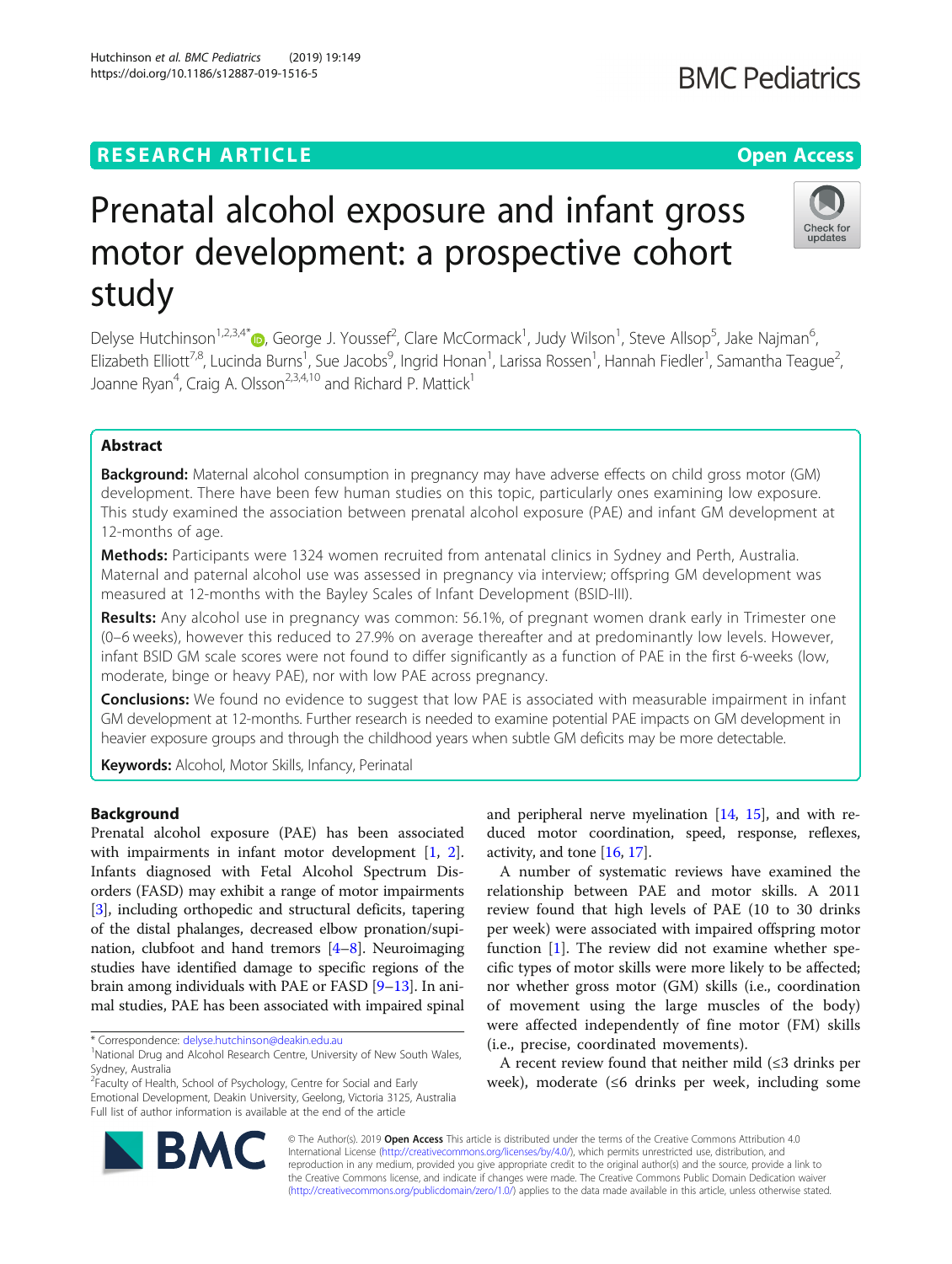women who drank at least 3 drinks per week), nor binge ( $≥4$  or  $≥5$  drinks per occasion) PAE were significantly associated with motor impairment in children below 5 years of age [\[18\]](#page-12-0). Again, however, this study did not differentiate GM from FM skills. Distinguishing these skills and their associations with PAE is important because management strategies to address GM deficits differ considerably from FM interventions [\[19\]](#page-12-0).

In 2014 Lucas et al. [[2\]](#page-12-0) published a systematic review and meta-analysis of GM impairment in children (mean age 3 days to 13 years) diagnosed with FASD or exposed to moderate (2 to  $\geq$ 14 drinks per week) to heavy (> 10 to 28 drinks per week) or binge  $(\geq 5$  drinks per occasion) PAE. Results indicated that children with FASD were three times more likely to have a GM impairment, yet moderate to heavy and binge PAE were not significantly associated with GM impairment. Notably, this review did not examine low PAE compared with no PAE [\[2](#page-12-0)]. Evidence for GM impairment has not yet been established following only low PAE [[20](#page-12-0), [21](#page-12-0)].

This study aimed to examine GM skills in a cohort of 1324 infants (mean age = 12.20 months) from a longitudinal pregnancy cohort with multi-wave data on both the timing and dose of PAE. Uniquely, PAE was assessed at four time points through pregnancy: Trimester one 0–6 weeks (T1a); Trimester one  $7-12$  weeks (T1b); Trimester two, 13–27 weeks (T2); Trimester three, 28 weeks until birth (T3). GM skills were assessed using the Bayley Scales of Infant Development (BSID-III) [\[22](#page-12-0)] at 12-months infant age. Specifically, the aims of the study were threefold: (1) examine the frequency and quantity of maternal alcohol use across pregnancy; (2) examine maternal, infant and partner characteristics associated with PAE in pregnancy compared to abstainers; and, (3) determine whether GM skills were impaired among infants after PAE compared with infants of abstainers, accounting for potential maternal, paternal and infant confounders.

## Methods

## Participants

Data were from the Triple B Pregnancy Cohort Study, a prospective Australian study of 1634 pregnant women recruited in 2009–13 at antenatal clinics in NSW ( $n = 1305$ ) and WA  $(n = 318)$  [\[23\]](#page-13-0). Ethical approval was granted by university and hospital Human Research Ethics Committees. Eligibility criteria included: pregnancy; aged ≥16 years; no major medical complications (mother/ fetus); mother/both parents the primary caregiver/s; mentally able to complete assessments; English literary; and informed consent.

Data were collected in pregnancy at T1a, T1b, T2, T3, and at 8-weeks, and 12-months post-birth. By separating T1 into two periods the effects of early PAE could be

examined. Most women reported pregnancy awareness around 5–6 weeks gestation [\[24](#page-13-0)]; as such, a six-week split broadly represents pre- and post-pregnancy awareness. Of the participants with GM outcome data, we excluded women with inconsistent drinking behaviour  $(n = 141)$  and who had infants with very low birth weight  $(< 1.6 \text{ kg}; \text{ n} = 1)$ . For women who gave birth to twins/triplets  $(n = 34)$ , one child was selected at random for analysis. The final sample comprised 1324 participants (755 with participating partners).

## Measures

Study measures are described in Table [1.](#page-2-0)

## Alcohol use

Maternal drinking was assessed via interview. Selfreported frequency and quantity (10 g of alcohol per standard drink) of typical use during each trimester, and occasions when women drank more, were recorded. Alcohol use during T3 was assessed retrospectively at the 8-week interview so that consumption across the trimester was captured. Average weekly alcohol consumption was calculated using O'Leary et al.'s PAE categories: abstinent, low, moderate, binge and heavy [[25](#page-13-0)]. A subsample of 85 participants was randomly selected for urine analysis in T3 to confirm self-reported illicit substance use. Agreement between self-reported substance use and urine analysis was 97%, indicating that the information provided via interview was reliable.

#### Infant GM development

The BSID-III was administered to children at 12-months (mean  $age = 12.20$  months,  $SD = 0.86$ , range = 8 to 22 months) by qualified assessors in participants' homes [[22](#page-12-0)]. Inter-rater reliability in a randomly selected sub-sample was high (Cronbach's alpha = 0.99;  $n = 27$ ). Infant scores on the BSID-III were age adjusted for prematurity.

#### Potential confounders

Maternal socio-demographic background factors included: maternal age at birth; education; birth country; single parent status; Aboriginal and Torres Strait Islander descent; language and household socio-economic status (SES).

Precision variables: To further isolate a causal role for any observed association between PAE and offspring GM development, we systematically entered a range of other possible determinants into the multivariate models. These included: maternal substance use, physical and mental health in pregnancy (tobacco/illicit drug use; depression, anxiety and stress [[26,](#page-13-0) [27](#page-13-0)]; spousal abuse  $[28]$  $[28]$  $[28]$ ), estimated IQ  $[29]$ , parity, pre-pregnancy body mass index (BMI), pregnancy planning, and infant sex and birth outcomes (prematurity, birthweight, head circumference,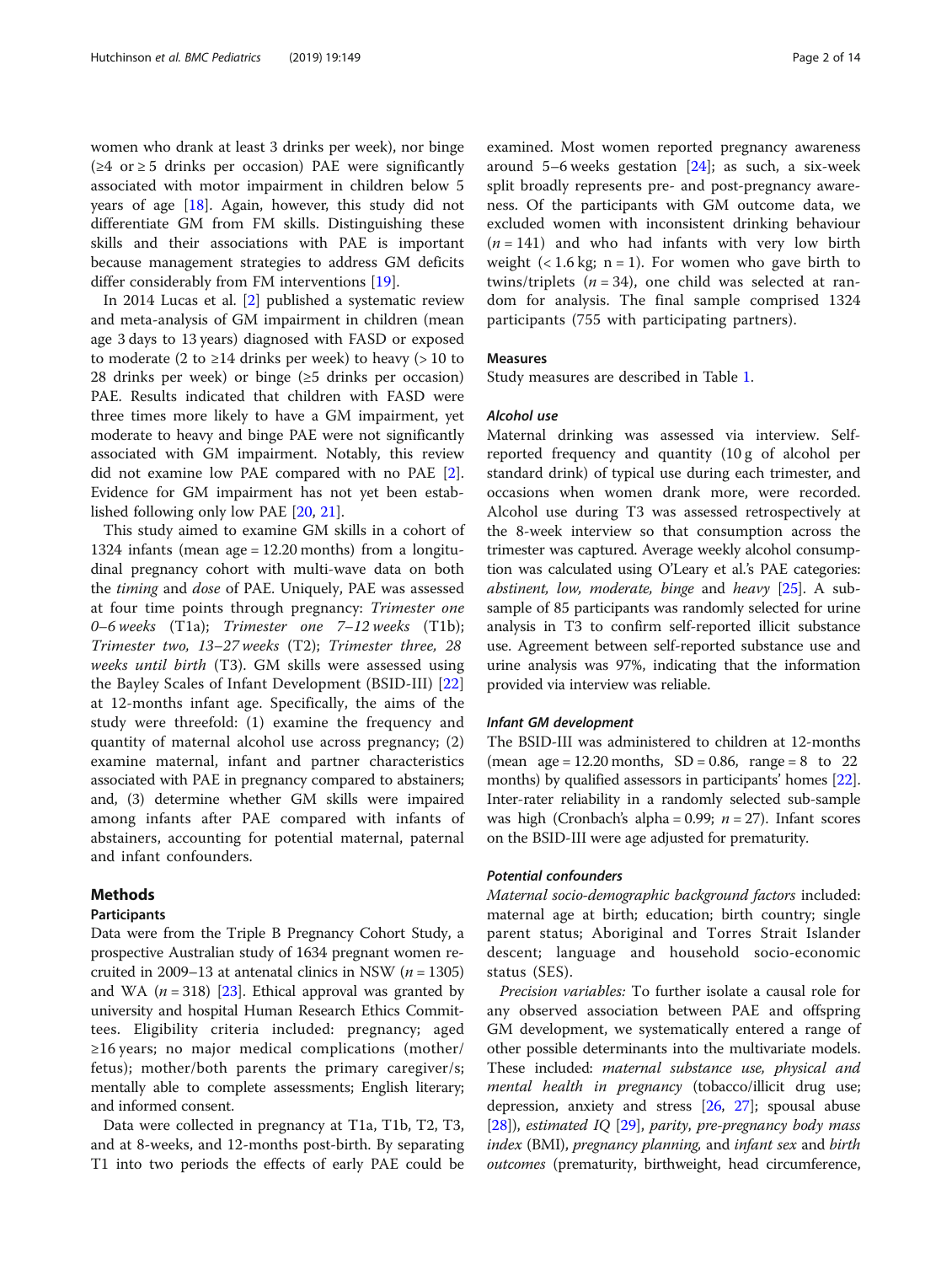<span id="page-2-0"></span>

| Table 1                                                           | Summary of Exposure, Outcome and Other Background Confounding and Precision Measures                                                                                                              |                                                                                                                                                                                                                                                                                                                                                                               |                                                                                                                                                                                                                                                                                                                                                                                                                                                          |                                                                                       |
|-------------------------------------------------------------------|---------------------------------------------------------------------------------------------------------------------------------------------------------------------------------------------------|-------------------------------------------------------------------------------------------------------------------------------------------------------------------------------------------------------------------------------------------------------------------------------------------------------------------------------------------------------------------------------|----------------------------------------------------------------------------------------------------------------------------------------------------------------------------------------------------------------------------------------------------------------------------------------------------------------------------------------------------------------------------------------------------------------------------------------------------------|---------------------------------------------------------------------------------------|
| Construct                                                         | Measurement information and/or exemplar item                                                                                                                                                      | Response categories                                                                                                                                                                                                                                                                                                                                                           | Participant/<br>timepoint                                                                                                                                                                                                                                                                                                                                                                                                                                | Source (additional information)                                                       |
| Maternal alcohol use<br>Exposure variable:                        | Quantity and frequency of maternal alcohol use<br>(standard drink = 10 g of alcohol).                                                                                                             | week, > 4 standard drinks per occasion <sup>a</sup> ;<br>5. Heavy: > 7 standard drinks per week;<br>up to 2 standard drinks per occasion;<br>2. Low: <7 standard drinks per week,<br>3. Moderate: <7 standard drinks per<br>week, > 2 to <4 standard drinks per<br>4. Binge: <7 standard drinks per<br>1. Abstinent: no consumption;<br>at least weekly or more.<br>occasion; | Mother (T1-T3)                                                                                                                                                                                                                                                                                                                                                                                                                                           | Alcohol Exposure (PAE) categories<br>O'Leary et al.'s (2010) Prenatal                 |
| Infant Gross Motor (GM)<br>Outcome variable:<br>Development       | Example: Infant can sit upright unsupported.                                                                                                                                                      | (mean = $10$ , $SD = 3$ ), adjusted for age<br>Standardised GM scaled scores<br>and prematurity.                                                                                                                                                                                                                                                                              | Infant (12 M)                                                                                                                                                                                                                                                                                                                                                                                                                                            | Bayley Scales of Infant and Toddler<br>Development - Third edition<br>(BSID-III) [22] |
| Background confounder and<br>precision variables:<br>Age at birth | Calculated based on mother/partner and infant<br>date of birth.                                                                                                                                   | $\leq$ 24 years; 25-29 years; 30-35 years;<br>$\geq$ 36 years.                                                                                                                                                                                                                                                                                                                | Mother, partner<br>(T3/8W)                                                                                                                                                                                                                                                                                                                                                                                                                               |                                                                                       |
| Education                                                         | What is your highest level of education?                                                                                                                                                          | certificate, diploma or apprenticeship;<br>Less than Year 12; Year 12; Trade<br>Tertiary qualification.                                                                                                                                                                                                                                                                       | Mother, partner<br>$\begin{array}{c}\n\text{ }\\[-2pt] \text{ }\\[-2pt] \text{ }\\[-2pt] \text{ }\\[-2pt] \text{ }\\[-2pt] \text{ }\\[-2pt] \text{ }\\[-2pt] \text{ }\\[-2pt] \text{ }\\[-2pt] \text{ }\\[-2pt] \text{ }\\[-2pt] \text{ }\\[-2pt] \text{ }\\[-2pt] \text{ }\\[-2pt] \text{ }\\[-2pt] \text{ }\\[-2pt] \text{ }\\[-2pt] \text{ }\\[-2pt] \text{ }\\[-2pt] \text{ }\\[-2pt] \text{ }\\[-2pt] \text{ }\\[-2pt] \text{ }\\[-2pt] \text{ }\\$ |                                                                                       |
| <b>Birth country</b>                                              | born?<br>In which country were you                                                                                                                                                                | country; non-English-speaking country<br>Australia; other English-speaking                                                                                                                                                                                                                                                                                                    | Mother, partner<br>(13)                                                                                                                                                                                                                                                                                                                                                                                                                                  |                                                                                       |
| Single parent household                                           | What is your current marital status?                                                                                                                                                              | Single parent household (Yes or No)                                                                                                                                                                                                                                                                                                                                           | Mother (T3)                                                                                                                                                                                                                                                                                                                                                                                                                                              |                                                                                       |
| Aboriginal and Torres Strait<br>Islander status                   | Are you Aboriginal and/or Torres Strait Islander?                                                                                                                                                 | Yes or No.                                                                                                                                                                                                                                                                                                                                                                    | Mother, partner<br>(T3)                                                                                                                                                                                                                                                                                                                                                                                                                                  |                                                                                       |
| First language spoken                                             | What was your first language spoken?                                                                                                                                                              | English; Language other than English.                                                                                                                                                                                                                                                                                                                                         | Mother, partner<br>(13)                                                                                                                                                                                                                                                                                                                                                                                                                                  |                                                                                       |
| Socio-economic status (SES)                                       | status (SES) deciles based on residential postcode<br>data package was used to classify participants<br>The Socio-Economic Indexes for Areas (SEIFA)<br>into low, moderate or high socio-economic | deciles $4-7$ ; High = deciles $8-10$ .<br>Low = deciles $1-3$ ; Moderate =                                                                                                                                                                                                                                                                                                   | Mother, partner<br>(T3)                                                                                                                                                                                                                                                                                                                                                                                                                                  | SEIFA data package [45]                                                               |
| State of residence                                                | State of residence in Australia                                                                                                                                                                   | New South Wales (NSW) or Western<br>Australia (WA).                                                                                                                                                                                                                                                                                                                           | Mother (T3)                                                                                                                                                                                                                                                                                                                                                                                                                                              |                                                                                       |
| Tobacco in pregnancy                                              | Tobacco use in pregnancy (ever used)                                                                                                                                                              | Yes or No.                                                                                                                                                                                                                                                                                                                                                                    | $(T1-T3)$ , partner<br>Mother<br>(T3)                                                                                                                                                                                                                                                                                                                                                                                                                    |                                                                                       |
| Illicit substance in pregnancy                                    | Illicit substance use in pregnancy (ever used)                                                                                                                                                    | Yes or No.                                                                                                                                                                                                                                                                                                                                                                    | $(T1-T3)$ , partner<br>Mother<br>(T3)                                                                                                                                                                                                                                                                                                                                                                                                                    |                                                                                       |
| Maternal Depression                                               | In the last 7 days  I have felt sad or miserable.                                                                                                                                                 | often; Not very often; No not at all.<br>Yes most of the time; Yes quite<br>Coded as Normal (scores <9) or<br>Elevated (scores <9).                                                                                                                                                                                                                                           | $(T1--T3)$ , partner<br>Mother<br>(T3)                                                                                                                                                                                                                                                                                                                                                                                                                   | Edinburgh Depression Scale (EDS)<br>[26]                                              |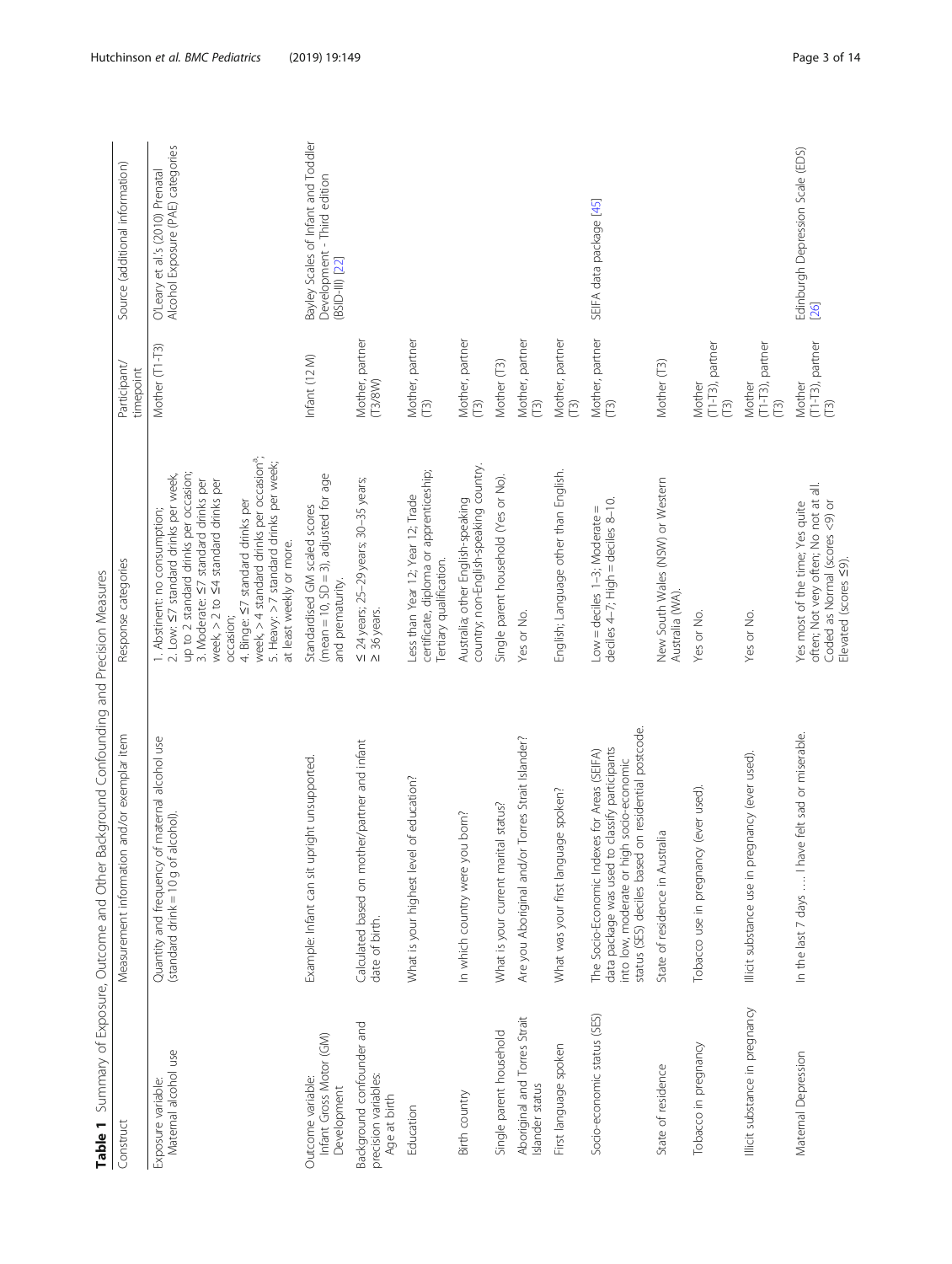| Table 1                                | Summary of Exposure, Outcome and Other Background Confounding and Precision Measures (Continued) |                                                                                                                                                                                                                                                                                                                                                                                    |                                        |                                                                                                                                 |
|----------------------------------------|--------------------------------------------------------------------------------------------------|------------------------------------------------------------------------------------------------------------------------------------------------------------------------------------------------------------------------------------------------------------------------------------------------------------------------------------------------------------------------------------|----------------------------------------|---------------------------------------------------------------------------------------------------------------------------------|
| Construct                              | and/or exemplar item<br>Measurement information                                                  | Response categories                                                                                                                                                                                                                                                                                                                                                                | Participant/<br>timepoint              | Source (additional information)                                                                                                 |
| Stress                                 | found it hard to<br>Ē<br>Over the past week<br>wind down.                                        | (scores <10) or Elevated (scores <10).<br>good part of the time; Very much, or<br>Not at all; Some degree, or some of<br>the time; Considerable degree, or a<br>most of the time. Coded as Normal                                                                                                                                                                                  | $(T1-T3)$ , partner<br>Mother<br>(13)  | Depression, Anxiety and Stress<br>Scales [27]                                                                                   |
| Anxiety                                | Over the past week  I felt I was close to panic.                                                 | good part of the time; Very much, or<br>(scores <19) or Elevated (scores <19).<br>Not at all; Some degree, or some of<br>the time; Considerable degree, or a<br>most of the time. Coded as Normal                                                                                                                                                                                  | partner (T3)<br>Mother<br>$(T1 - T3),$ | Depression, Anxiety and Stress<br>Scales [27]                                                                                   |
| Victim of spousal abuse                | My partner insults or shames me in front<br>of others.                                           | least moderate severity on the physical<br>Never; Rarely; Occasionally; Frequently;<br>indicate the presence or absence of<br>Very Frequently Scores indicating at<br>combined then binary coded to<br>or non-physical subscales were<br>abuse (Yes or No).                                                                                                                        | Mother, partner<br>ĈJ)                 | The Index of Spousal Abuse [28]                                                                                                 |
| Estimated IQ                           | TOPF scores were converted to provide a valid<br>predictor of the full-scale WAIS-IV IQ [46].    | High average = $100-114$ ; Superior = $\geq$ 115.<br>Low average = ≤84; Average = 85-99;                                                                                                                                                                                                                                                                                           | Mother, partner<br>(12 M) <sup>b</sup> | Test of Premorbid Functioning<br>(TOPF) [29]                                                                                    |
| Parity                                 | Total number of pregnancies carried to term prior to the<br>current pregnancy [47].              | 0; $1 - 2$ ; $\geq 3$ .                                                                                                                                                                                                                                                                                                                                                            | Mother (T3)                            |                                                                                                                                 |
| Pre-pregnancy body mass<br>index (BMI) | on self-reported pre-pregnancy<br>BMI was calculated based<br>weight and height [48].            | Underweight = $<$ 18.49; Normal<br>Overweight = 25.00-29.99;<br>weight = $18.50 - 24.99$ ;<br>Obese = $230.00$ [49]                                                                                                                                                                                                                                                                | Mother, partner<br>(T3)                |                                                                                                                                 |
| Pregnancy planning                     | How did you feel about becoming pregnant?                                                        | pregnancy planned versus not planned;<br>I wanted to become pregnant; I didn't<br>other' responses were classified based<br>thought about becoming pregnant;<br>want to become pregnant; I hadn't<br>Other. Responses were re-coded as<br>on examination of open-ended<br>responses ( $n = 69$ ).                                                                                  | Mother (T3)                            |                                                                                                                                 |
| Partner alcohol use                    | Quantity and frequency of partner alcohol<br>use (standard drink = 10 g of alcohol)              | week, > 2 to <4 standard drinks per occasion;<br>week, > 4 standard drinks on one occasion;<br>2. Low: <7 standard drinks per week, up<br>3. Moderate: < 14 standard drinks per<br>week; at least weekly consumption<br>to 2 standard drinks per occasion;<br>5. Heavy: > 14 standard drinks per<br>4. Binge: ≤14 standard drinks per<br>1. Abstinent: no consumption;<br>or more. | Partner (T3)                           | for drinking among non-pregnant<br>adults were used to classify binge<br>Australian NHMRC guidelines<br>and heavy drinking [50] |
| Infant sex                             | What gender is your baby?                                                                        | Female; Male.                                                                                                                                                                                                                                                                                                                                                                      | Mother (8 W)                           | Extracted from hospital records<br>(Blue Books), as recorded by                                                                 |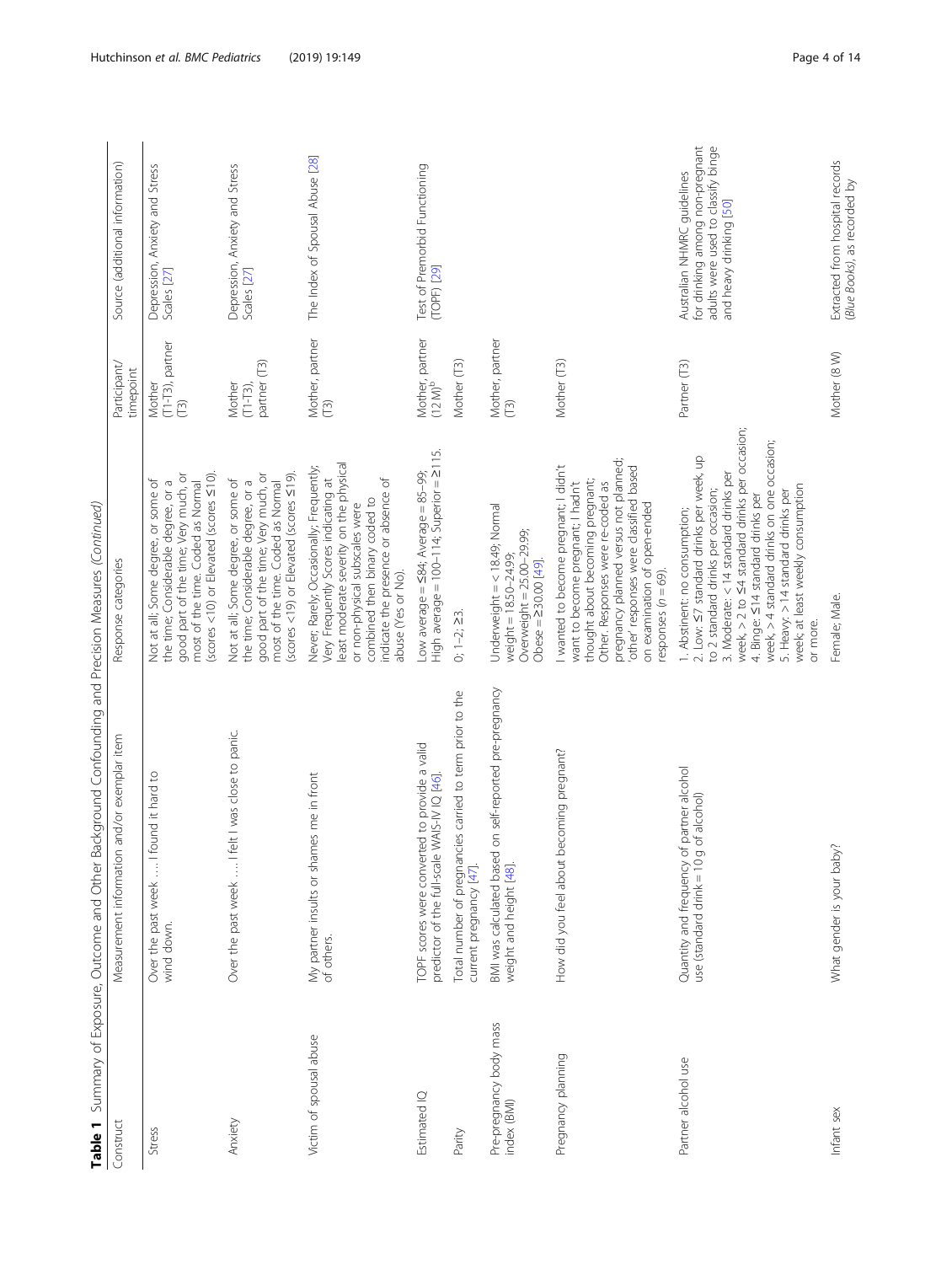| Table 1 Summary of Exposure, Outcome and Other | Background Confounding and Precision Measures (Continued)                                 |                                                                                                                                      |                           |                                                                                              |
|------------------------------------------------|-------------------------------------------------------------------------------------------|--------------------------------------------------------------------------------------------------------------------------------------|---------------------------|----------------------------------------------------------------------------------------------|
| Construct                                      | Measurement information and/or exemplar item                                              | Response categories                                                                                                                  | Participant/<br>timepoint | Source (additional information)                                                              |
|                                                |                                                                                           |                                                                                                                                      |                           | hospital staff at birth.                                                                     |
| Prematurity                                    | Number of weeks gestation at birth.                                                       | Not premature = 237 weeks;<br>Premature = <<br>So weeks.                                                                             | Mother (8 W)              | Extracted from hospital records<br>Blue Books), as recorded by<br>hospital staff at birth.   |
| Birthweight                                    | coded into two categories based<br>Weight in grams at birth,<br>on Australian norms [51]. | gestational age; Small for gestational<br>age $(SGA) = 510th$ percentile for<br>Normal $=$ > 10th percentile for<br>gestational age. | Mother (8 W)              | Extracted from hospital records (<br>Blue Books), as recorded by<br>hospital staff at birth. |
| Head circumference                             | Reported in centimetres.                                                                  | Normal = $>$ 3rd percentile;                                                                                                         | Mother (8 W)              | Extracted from hospital records<br>Blue Books), as recorded by<br>hospital staff at birth.   |
| Apgar score (5 min)                            | Post-birth measure of infant health.                                                      | Normal = $\geq$ 7; Problems at birth = < 7.                                                                                          | Mother (8 W)              | Extracted from hospital records<br>Blue Books), as recorded by<br>hospital staff at birth.   |

<sup>ቅ</sup>The definition of *binge* was altered to be more consistent with the Australian National Health and Medical Research Council (NHMRC) guideline around risky drinking, and refers to heavy episodic drinking [24, 50]. <sup>b</sup>A The definition of binge was altered to be more consistent with the Australian National Health and Medical Research Council (NHMRC) guideline around risky drinking, and refers to heavy episodic drinking [[24,](#page-13-0) [50](#page-13-0)].  $^{\rm b}$ A small proportion of parent TOPF data was collected at infant age 3-years as part of a preschool nested study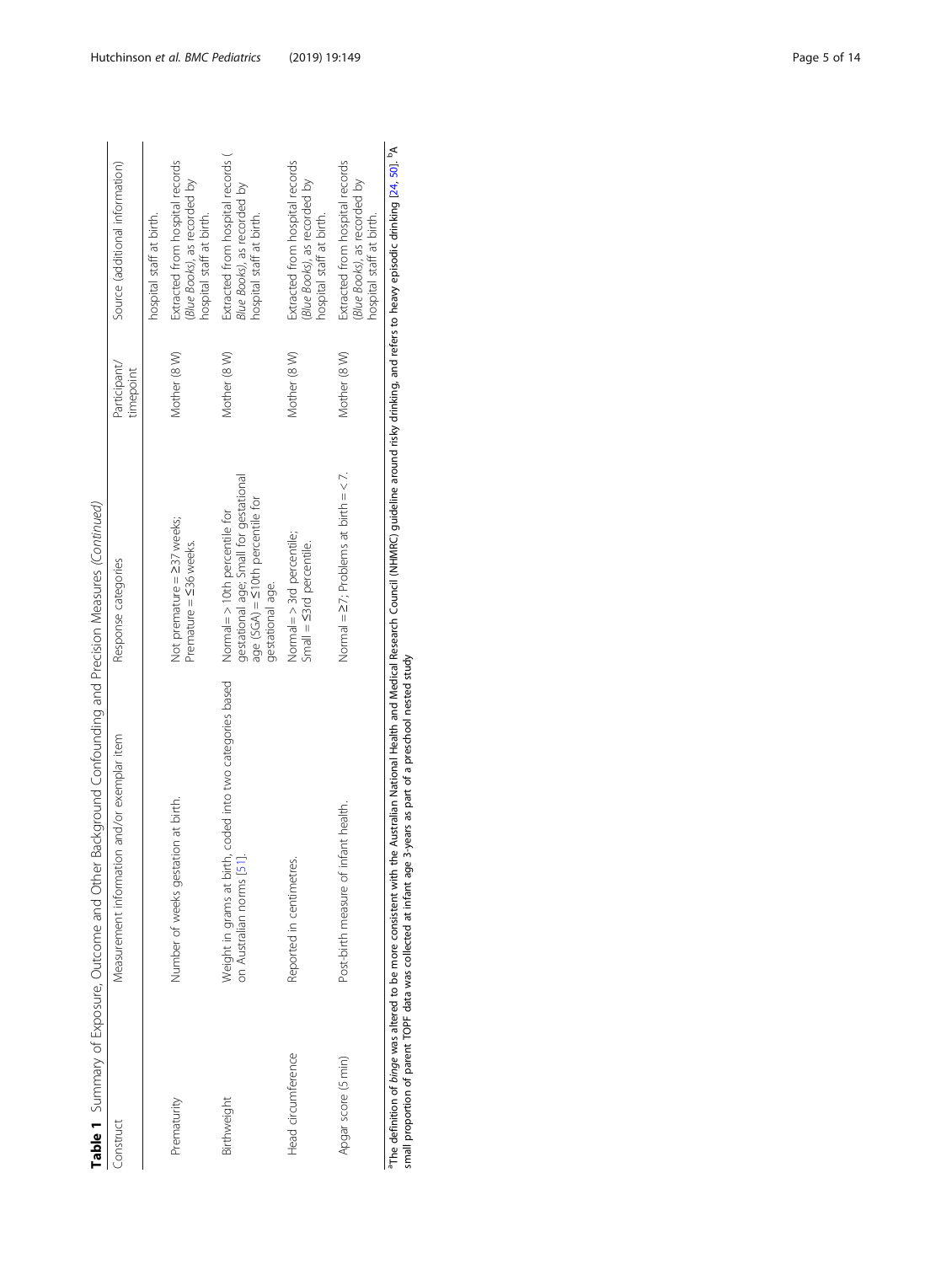<span id="page-5-0"></span>Apgar score). Potential partner-related confounding factors assessed at T3 were also entered in a series of supplementary analyses. Partner data were available for 57% ( $n = 754$ ) of participating mothers.

#### Planned analyses

Analyses were conducted using STATA 14 and SPSS 20 [[30,](#page-13-0) [31](#page-13-0)]. Missing data was accounted for using multiple imputation [\[32,](#page-13-0) [33\]](#page-13-0). There were four stages of analysis. First, we described maternal drinking patterns (low, moderate, binge and heavy drinking versus abstinence) at all pregnancy timepoints (T1a, T1b, T2 and T3), and partner drinking patterns at T3. Second, binary logistic regression models estimated the association between mother, infant and partner-related factors and PAE (i.e., any drinking in pregnancy versus abstinence).

In the third stage, logistic regression analyses examined the relationship between PAE (T1a, T1b, T2 and T3) and infant GM outcomes at 12-months, controlling for background socio-demographics, and other potential maternal, infant and partner confounders. At T1a all PAE categories were examined. However, due to the low frequency of moderate, binge and heavy drinking in the sample for T1b, T2 and T3 (see Table 2), only low PAE was examined. The reference category was abstinence. The primary outcome was the BSID-III scaled GM score. The unadjusted results were examined first, followed by increasing levels of adjustment for potential confounders. The adjusted analyses included the maternal socio-demographic background factors, followed by factors found to be associated with maternal drinking at the univariate level  $(p < .10)$  [\[34\]](#page-13-0).

**Table 2** Patterns of Alcohol Use by Mothers across Pregnancy ( $N = 1324$ )

|                                                |              | Alcohol use category                                  |                                                                       |                                                    |                                                   |
|------------------------------------------------|--------------|-------------------------------------------------------|-----------------------------------------------------------------------|----------------------------------------------------|---------------------------------------------------|
|                                                | Abstinent    | l ow<br>(≤7 drinks per week,<br>up to 2 per occasion) | Moderate<br>$(57$ drinks per week, $> 2$ to<br>$\leq$ 4 per occasion) | Binge<br>(≤7 drinks per week,<br>> 4 per occasion) | Heavy<br>(> 7 drinks per week,<br>weekly or more) |
| Trimester 1a (first 6 weeks)                   |              |                                                       |                                                                       |                                                    |                                                   |
| n(%)                                           | 514 (38.8)   | 291 (22.0)                                            | 55 (4.2)                                                              | 211 (15.9)                                         | 184 (14.0)                                        |
| Drinking days per week,<br>M(SD)               | $\mathbf 0$  | 1.09(1.10)                                            | 0.91(0.60)                                                            | 0.98(0.87)                                         | 3.73(1.83)                                        |
| Typical grams consumed<br>per occasion, M (SD) | 0            | 12.70 (4.11)                                          | 28.31 (4.30)                                                          | 38.22 (29.33)                                      | 50.74 (54.01)                                     |
| Typical grams consumed<br>per week, M (SD)     | $\mathbf 0$  | 17.50 (17.70)                                         | 27.50 (18.55)                                                         | 30.81 (21.51)                                      | 181.16 (200.02)                                   |
| Trimester 1b (second 6 weeks)                  |              |                                                       |                                                                       |                                                    |                                                   |
| n(%)                                           | 943 (71.2)   | 224 (16.9)                                            | 24(1.8)                                                               | 41(3.1)                                            | 24(1.8)                                           |
| Drinking days per week, M (SD)                 | 0            | 0.58(0.63)                                            | 0.66(0.64)                                                            | 0.80(0.67)                                         | 3.62(1.80)                                        |
| Typical grams consumed per<br>occasion, M (SD) | $\mathbf{0}$ | 11.13 (4.81)                                          | 29.44 (4.16)                                                          | 28.21 (20.07)                                      | 74.36 (121.52)                                    |
| Typical grams consumed per<br>week, M (SD)     | $\circ$      | 8.32(9.11)                                            | 18.74 (19.15)                                                         | 32.43 (23.56)                                      | 27.18 (43.05)                                     |
| Trimester 2                                    |              |                                                       |                                                                       |                                                    |                                                   |
| n(%)                                           | 894 (67.5)   | 339 (25.6)                                            | 37(2.8)                                                               | 14(1.1)                                            | 13(1.0)                                           |
| Drinking days per week, M (SD)                 | $\circ$      | 0.70(0.72)                                            | 0.80(0.65)                                                            | 1.23(0.90)                                         | 4.40(2.10)                                        |
| Typical grams consumed per<br>occasion, M (SD) | $\circ$      | 12.46 (3.82)                                          | 29.64 (3.45)                                                          | 25.14 (14.77)                                      | 58.23 (75.12)                                     |
| Typical grams consumed per<br>week, M (SD)     | $\mathbf{0}$ | 9.04 (10.39)                                          | 23.42 (20.28)                                                         | 34.39 (21.65)                                      | 189.72 (223.25)                                   |
| Trimester 3                                    |              |                                                       |                                                                       |                                                    |                                                   |
| n(%)                                           | 902(68.1)    | 337 (25.5)                                            | 31(2.3)                                                               | 10(0.8)                                            | 13(1.0)                                           |
| Drinking days per week, M (SD)                 | $\circ$      | 1.30(0.40)                                            | 2.93(0.32)                                                            | 3.30 (16.20)                                       | 2.31(1.50)                                        |
| Typical grams consumed per<br>occasion, M (SD) | 0            | 12.82 (3.60)                                          | 29.27 (3.19)                                                          | 32.50 (1.62)                                       | 23.08 (14.51)                                     |
| Typical grams consumed per<br>week, M (SD)     | 0            | 11.89 (12.90)                                         | 25.38 (18.58)                                                         | 29.06 (25.04)                                      | 111.92 (34.97)                                    |

Note: (%) values do not sum to 100% due to missing data. Standard drink = 10 g of alcohol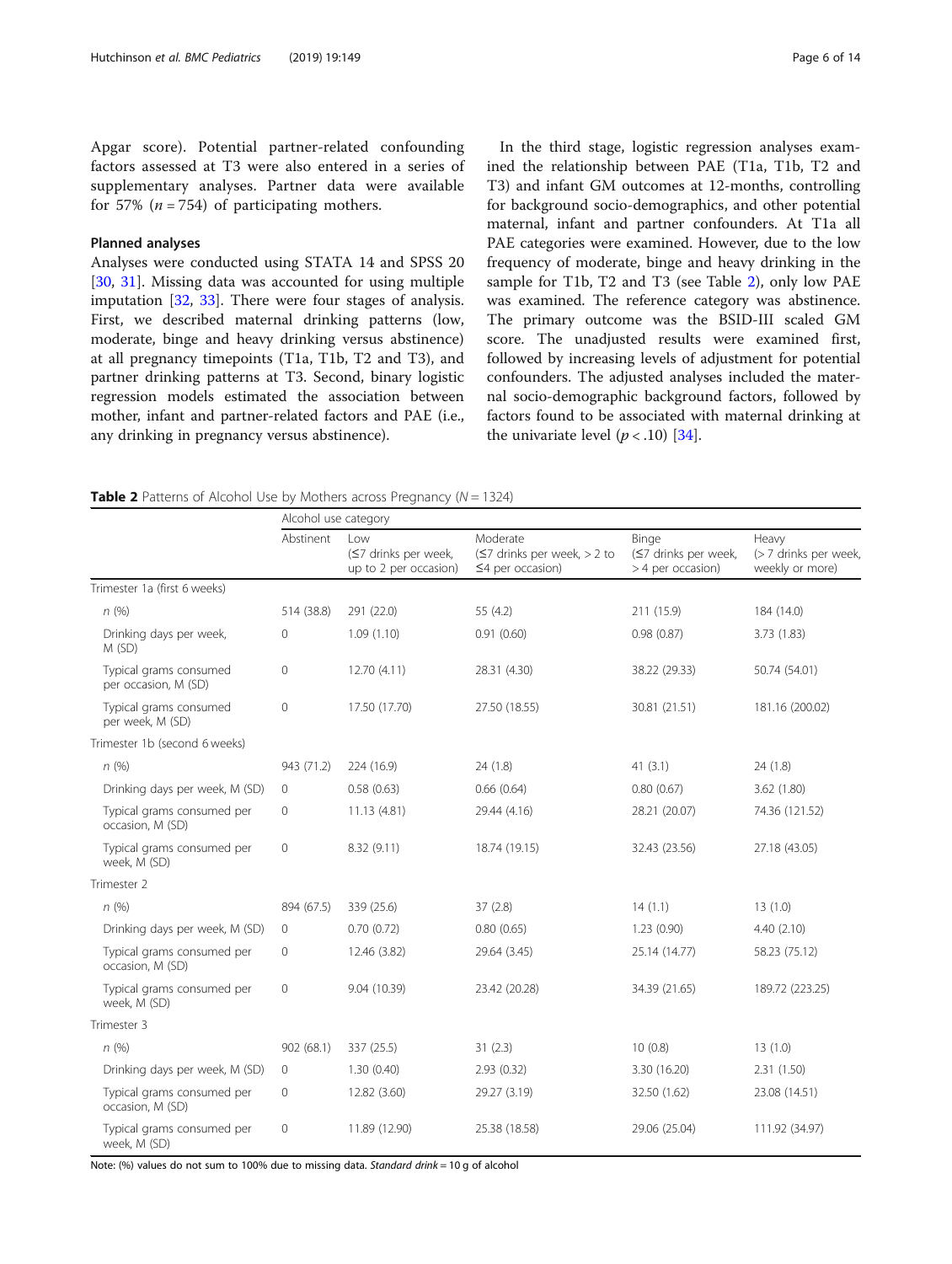Finally we examined whether the effect of PAE may differ according to an individual's risk of being exposed to alcohol based on their baseline characteristics [[35](#page-13-0)]. To do this we calculated the propensity of a woman to consume alcohol at low-levels. We then stratified the sample into groups indicating higher and lower risk of low-level alcohol exposure based on their propensity score and compared infant GM outcomes between these groups (see Additional file [2](#page-11-0): Section B for a detailed description).

## Results

#### Patterns of alcohol use by mothers across pregnancy

Most women reported alcohol use at some point in pregnancy (61.2%; Table [2\)](#page-5-0). Among T1a drinkers, low-level use was most frequently endorsed (22.0%), followed by binge (15.9%) and heavy drinking (14.0%), respectively. There was a marked change in drinking patterns in T1b. Notably, abstinence increased from 38.8 to 71.2%, and of those who did report drinking alcohol, most did so at low-levels (16.9%). Binge and heavy drinking decreased to 3.1 and 1.8%, respectively. This trend remained consistent through T2 and T3, although some women did return to low-level drinking as their pregnancy progressed (low-level drinkers: T2, 25.6%; T3, 25.5%).

#### Patterns of alcohol use by partners

Additional file [1:](#page-11-0) Table S1 shows the pattern of alcohol use reported by partners. Among those who drank (85.6%), binge drinking was most common (27.9%), followed by low (20.3%), moderate (14.4%) and heavy drinking (13.3%), respectively.

## Characteristics associated with maternal drinking in pregnancy

Univariate tests compared whether abstainers and pregnancy drinkers (at any level) differed on background socio-demographics, other substance use, and physical and psychological factors (Table [3](#page-7-0)). The results show that, relative to abstainers, women who drank alcohol had greater odds of being older (e.g., 30–35 years, 1.97, 95% CI, 1.20–3.24); completing high school (2.61, 95% CI, 1.48–4.61); having moderate (2.29, 95% CI, 1.31–4.02) or high SES (4.42, 95% CI, 2.56–7.64); being born in an English speaking country (1.88, 95% CI, 1.33–2.66); living in a household with multiple parents (single parent: 0.61, 95% CI, 0.39–0.95); and speaking English as their first language (2.34, 95% CI, 1.77–3.09); and lower odds of living in a single parent household (0.61, 95% CI, 0.39-0.95). Other factors associated with pregnancy drinking included: smoking in pregnancy (1.67, 95% CI, 1.18–2.36); reduced anxiety (0.76, 95% CI, 0.57–0.99); and higher estimated IQ (e.g., a score of 100–114, 3.02, 95% CI, 2.01–4.53).

Univariate tests also compared whether infants of abstainers and pregnancy drinkers (at any level) differed on sex and birth indicators (Table [3\)](#page-7-0). Compared to infants of abstainers, infants born to mothers who drank in pregnancy were less likely to be born preterm (< 36 weeks gestation; 0.05, 95% CI, 0.3–0.82). No significant differences were found in sex, birthweight, head circumference or Apgar scores.

## Characteristics associated with paternal drinking

Additional file [1](#page-11-0): Table S2 shows the results of univariate tests comparing the characteristics of partners of abstainers with partners of pregnancy drinkers. Compared to partners of abstainers, partners of drinkers had three-fold greater odds of being low-level drinkers (2.99, 95% CI, 1.79–5.00); four-fold greater odds of being moderate drinkers (4.27, 95% CI, 2.40–7.63); six-fold greater odds of being binge drinkers (6.08, 95% CI, 3.65–10.12); and almost eight-fold greater odds of being heavy drinkers (7.78, 95% CI, 4.06–14.91). Partners of drinkers were older (e.g., 30–35 years, 2.89 95% CI, 1.52–5.52), less likely to report a non-English speaking background (0.49, 95% CI, 0.34–0.72); and more likely to report English as their first language (2.08, 95% CI, 1.40–3.11), compared to partners of abstainers.

### PAE and infant GM development

Regression analyses were used to examine the relationship between PAE exposure and infant GM development at 12-months (Table [4\)](#page-9-0).

For T1a, in the unadjusted analyses, there were no significant associations between PAE and GM outcomes. This relationship remained unchanged after adjustment. For T1b, T2 and T3, the results were consistent when PAE exposure was binary (i.e., abstinence versus low-level drinking); namely, low PAE was not significantly associated with GM development in infants at 12-months in the unadjusted, nor in the adjusted analyses. Table [5](#page-10-0) shows the marginal means and 95% CIs for PAE and GM outcomes at all levels of adjustment.

As paternal factors have been associated with maternal drinking in pregnancy, a second series of regression analyses were conducted within a sub-sample of the women whose partners participated in the study (Additional file [1:](#page-11-0) Tables S3 and S4). Again, PAE was not significantly associated with GM development at 12-months (See Additional file [1](#page-11-0): Section A for sensitivity analyses).

## Propensity score matching: low level exposure versus no exposure

Using propensity score matching, 308 abstinent mothers were matched to 312 low-level drinkers in Trimester 2. Results indicated that GM scores did not differ significantly between children born to drinkers  $(M = 9.20,$  $SD = 2.85$ ) and those born to abstainers ( $M = 8.82$ ,  $SD = 2.52$ ;  $t = -1.75, p = 0.08$ ).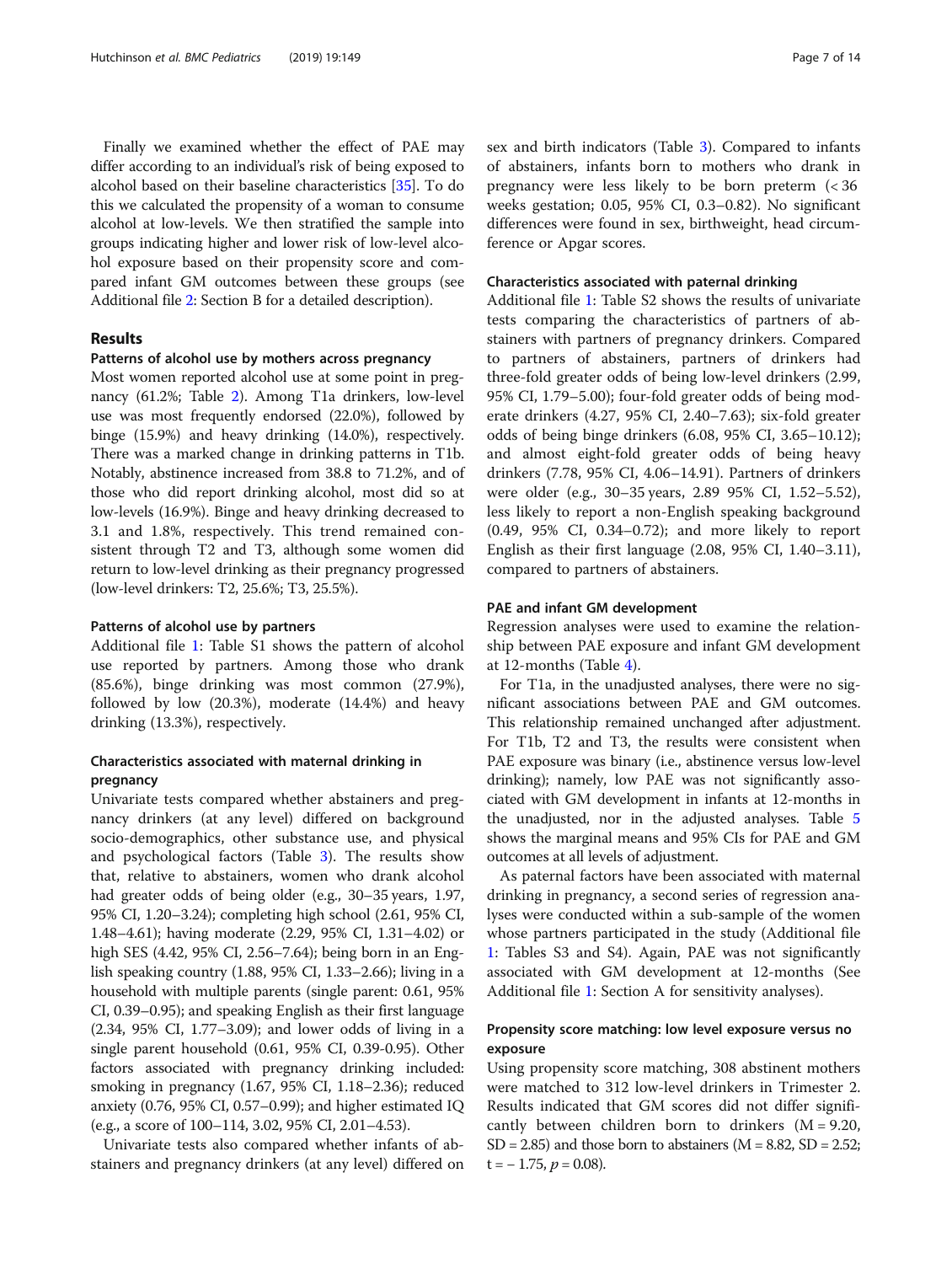## <span id="page-7-0"></span>**Table 3** Maternal and Infant Factors Associated with Alcohol Use (Pooled Data,  $N = 1324$ )

|                                                  |                        | Abstainers<br>$(n = 452)$<br>$n$ (column %) | Drinkers<br>$(n = 872)$<br>$n$ (column %) | Drinkers vs abstainers -<br>Unadjusted OR<br>(95% CI) |
|--------------------------------------------------|------------------------|---------------------------------------------|-------------------------------------------|-------------------------------------------------------|
| Maternal factors                                 |                        |                                             |                                           |                                                       |
| Age                                              | $\leq 24$              | 34(7.5)                                     | 37(4.3)                                   | Ref                                                   |
|                                                  | $25 - 29$              | 112(24.7)                                   | 162 (18.6)                                | $1.33(0.78 - 2.25)$                                   |
|                                                  | $30 - 35$              | 185 (41)                                    | 400 (45.9)                                | $1.97(1.2 - 3.24)$ **                                 |
|                                                  | $\geq 36$              | 121(26.7)                                   | 273 (31.2)                                | $2.06$ (1.23-3.45)**                                  |
| Level of education                               | Less than Year 12      | 44 (9.7)                                    | 35(4.1)                                   | Ref                                                   |
|                                                  | Year 12                | 46 (10.2)                                   | 97 (11.1)                                 | $2.61$ (1.48-4.61)**                                  |
|                                                  | Certificate / Diploma  | 67 (14.8)                                   | 127 (14.5)                                | $2.34$ (1.37-4)**                                     |
|                                                  | Bachelor or higher     | 295 (65.3)                                  | 613 (70.3)                                | $2.57$ (1.61-4.11)***                                 |
| Household SES                                    | Low                    | 38 (8.4)                                    | 22 (2.5)                                  | Ref                                                   |
|                                                  | Moderate               | 172 (38.1)                                  | 229 (26.3)                                | 2.29 (1.31-4.02)**                                    |
|                                                  | High                   | 242 (53.5)                                  | 621 (71.2)                                | 4.42 (2.56-7.64)***                                   |
| State of Residence                               | New South Wales        | 378 (83.8)                                  | 739 (84.7)                                | Ref                                                   |
|                                                  | Western Australia      | 73 (16.2)                                   | 134 (15.3)                                | $0.94(0.69 - 1.29)$                                   |
| Country of birth                                 | Australia              | 248 (54.8)                                  | 512 (58.7)                                | Ref                                                   |
|                                                  | Other English speaking | 50(11.1)                                    | 194 (22.3)                                | $1.88$ (1.33-2.66)***                                 |
|                                                  | <b>NESB</b>            | 154 (34.1)                                  | 166 (19)                                  | $0.52$ (0.4-0.68)***                                  |
| Single parent household                          | No                     | 412 (91.3)                                  | 825 (94.5)                                | Ref                                                   |
|                                                  | Yes                    | 39 (8.7)                                    | 48 (5.5)                                  | $0.61$ $(0.39 - 0.95)^*$                              |
| Aboriginal or Torres Strait Islander             | <b>No</b>              | 441 (97.6)                                  | 861 (98.7)                                | Ref                                                   |
|                                                  | Yes                    | 11(2.4)                                     | 11(1.3)                                   | $0.53(0.22 - 1.24)$                                   |
| English first language                           | No                     | 166 (36.9)                                  | 174 (20)                                  | Ref                                                   |
|                                                  | Yes                    | 285 (63.1)                                  | 698 (80)                                  | 2.34 (1.77-3.09)***                                   |
| Tobacco in pregnancy                             | No                     | 402 (88.9)                                  | 722 (82.8)                                | Ref                                                   |
|                                                  | Yes                    | 50(11.1)                                    | 150 (17.2)                                | $1.67$ (1.18-2.36)**                                  |
| Illicit substances ever in pregnancy             | No                     | 434 (96.2)                                  | 818 (93.7)                                | Ref                                                   |
|                                                  | Yes                    | 17(3.8)                                     | 55 (6.3)                                  | $1.68(0.96 - 2.95)$                                   |
| Depression                                       | Normal                 | 321 (71.1)                                  | 626 (71.8)                                | Ref                                                   |
|                                                  | Elevated               | 130 (28.9)                                  | 246 (28.2)                                | $0.97(0.75 - 1.25)$                                   |
| Anxiety                                          | Normal                 | 328 (72.7)                                  | 679 (77.9)                                | Ref                                                   |
|                                                  | Elevated               | 123(27.3)                                   | 193 (22.1)                                | $0.76$ (0.57-0.99)*                                   |
| <b>Stress</b>                                    | Normal                 | 377 (83.5)                                  | 711 (81.5)                                | Ref                                                   |
|                                                  | Elevated               | 75 (16.5)                                   | 161(18.5)                                 | $1.15(0.83 - 1.59)$                                   |
| Victim of spousal abuse                          | No                     | 431 (95.5)                                  | 841 (96.4)                                | Ref                                                   |
|                                                  | Yes                    | 20 (4.5)                                    | 31(3.6)                                   | $0.79(0.42 - 1.48)$                                   |
| Estimated IQ (All participants)                  | $\leq$ 84              | 106 (23.4)                                  | 88 (10)                                   | Ref                                                   |
|                                                  | $85 - 99$              | 167(37)                                     | 301 (34.5)                                | 2.17 (1.47-3.22)***                                   |
|                                                  | $100 - 114$            | 135 (29.9)                                  | 337 (38.6)                                | $3.02$ (2.01-4.53)***                                 |
|                                                  | $\geq$ 115             | 44 (9.7)                                    | 147 (16.8)                                | 4.06 (2.34-7.03)***                                   |
| Estimated IQ<br>(Native English only $n = 968$ ) | $\leq$ 84              | 42 (14.9)                                   | 50(7.2)                                   | Ref                                                   |
|                                                  | $85 - 99$              | 98 (34.8)                                   | 217 (31.6)                                | $1.86$ (1.05-3.3)*                                    |
|                                                  | $100 - 114$            | 102 (36.3)                                  | 284 (41.4)                                | $2.33$ (1.36-4.01)**                                  |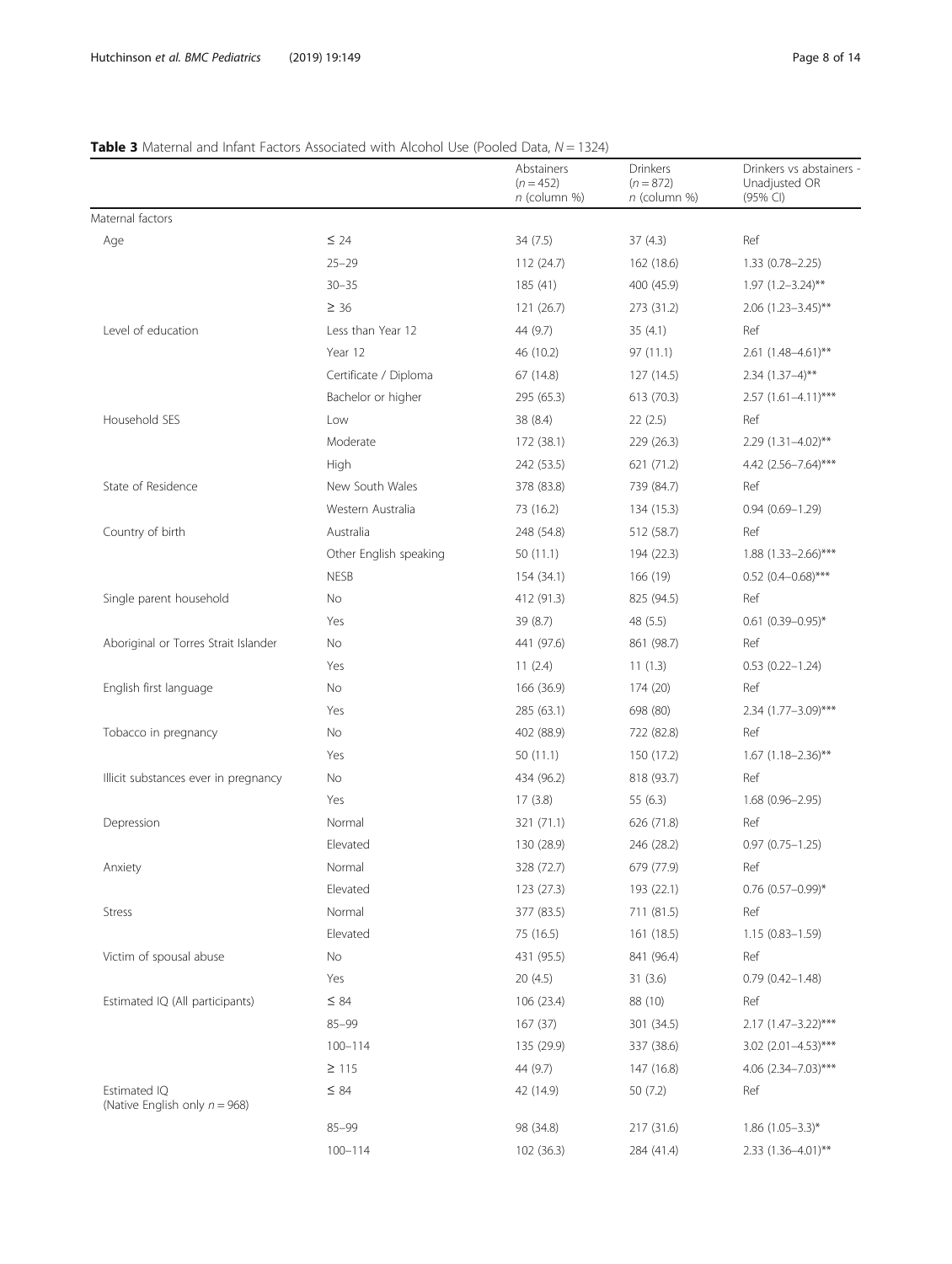|                        |                                   | Abstainers<br>$(n = 452)$<br>$n$ (column %) | <b>Drinkers</b><br>$(n = 872)$<br>$n$ (column %) | Drinkers vs abstainers -<br>Unadjusted OR<br>(95% CI) |
|------------------------|-----------------------------------|---------------------------------------------|--------------------------------------------------|-------------------------------------------------------|
|                        | $\geq$ 115                        | 39 (14.1)                                   | 136 (19.8)                                       | $2.9(1.47 - 5.73)$ **                                 |
| Parity                 | $\overline{0}$                    | 239 (53)                                    | 515 (59.1)                                       | Ref                                                   |
|                        | 1-Feb                             | 187(41.5)                                   | 324 (37.1)                                       | $0.8(0.63 - 1.02)$                                    |
|                        | $3+$                              | 25(5.5)                                     | 33(3.8)                                          | $0.62$ $(0.36 - 1.07)$                                |
| Body Mass Index        | Underweight                       | 11(2.5)                                     | 10(1.1)                                          | $0.43(0.18 - 1.04)$                                   |
|                        | Normal weight                     | 174 (38.5)                                  | 346 (39.6)                                       | Ref                                                   |
|                        | Overweight                        | 107 (23.8)                                  | 278 (31.8)                                       | $1.3(0.97 - 1.74)$                                    |
|                        | Obese                             | 159 (35.1)                                  | 239 (27.4)                                       | $0.76(0.58 - 1.00)$                                   |
| Pregnancy planning     | Planned                           | 373 (82.7)                                  | 715 (82)                                         | Ref                                                   |
|                        | Unplanned                         | 78 (17.3)                                   | 157 (18)                                         | $1.05(0.77 - 1.42)$                                   |
| Infant factors         |                                   |                                             |                                                  |                                                       |
| Baby sex               | Male                              | 230 (51)                                    | 461 (52.9)                                       | Ref                                                   |
|                        | Female                            | 221 (49)                                    | 411 (47.1)                                       | $0.93(0.74 - 1.17)$                                   |
| Gestational age        | Not preterm (37+ weeks)           | 418 (92.6)                                  | 839 (96.2)                                       | Ref                                                   |
|                        | Preterm (<= 36 weeks)             | 33 (7.4)                                    | 33 (3.8)                                         | $0.5(0.3 - 0.81)$ **                                  |
| Birthweight            | Not small (>10th percentile)      | 396 (87.8)                                  | 786 (90.1)                                       | Ref                                                   |
|                        | Small $\left(<=10$ th percentile) | 55 (12.2)                                   | 86 (9.9)                                         | $0.79(0.55 - 1.13)$                                   |
| Head circumference     | Not small                         | 426 (94.4)                                  | 837 (96)                                         | Ref                                                   |
|                        | Small (<3rd percentile)           | 25(5.6)                                     | 35(4)                                            | $0.71(0.41 - 1.23)$                                   |
| Apgar score (at 5mins) | $> = 7$                           | 444 (98.4)                                  | 854 (97.9)                                       | Ref                                                   |
|                        | $<$ 7                             | 7(1.6)                                      | 18(2.1)                                          | $1.31(0.45 - 3.83)$                                   |

**Table 3** Maternal and Infant Factors Associated with Alcohol Use (Pooled Data,  $N = 1324$ ) (Continued)

 $*p < 0.05; **p < 0.01, **p < 0.001$ 

The sample was then stratified into two levels of risk based on the propensity score matching (see Additional file [2](#page-11-0): Section B). Highest risk of alcohol exposure was found to be related to factors including higher SES, higher education, older age, being of English speaking origin, tobacco use, and unplanned pregnancy. In the highest risk subgroup, 122 abstainers were matched to 195 drinkers. In the lowest risk subgroup, there were 186 abstinent women matched to 117 drinkers. Significant differences were only observed between drinkers and abstainers in the highest risk group  $(t = -2.92)$ ,  $p = 0.004$ ), with children born to low-level drinkers having higher GM scores  $(M = 9.20, SD = 2.85)$  compared to those born to abstainers  $(M = 8.82, SD = 2.52)$  (see Additional file [2](#page-11-0): Section B Figure S1).

## **Discussion**

This study used unique, multi-wave data on 1324 infant offspring from a longitudinal pregnancy cohort to examine the association between PAE and infant GM development at 12-months. The study specifically addressed PAE *timing* (i.e., four time-points in pregnancy) and *dose* (i.e., low, binge, moderate and heavy PAE in T1a; and low-level PAE thereafter). Results showed that alcohol

use was common in pregnancy, particularly in the first 6-weeks, when parents were unaware of their pregnancy. Thereafter, any drinking by pregnant women generally occurred at low-levels (≤7 standard drinks per week, up to 2 standard drinks per occasion). No significant differences in BSID-III GM scale scores were identified among infants of abstainers compared with infants whose mothers reported any alcohol consumption in pregnancy, before or after adjustment for potential confounders.

## Patterns of pregnancy drinking: mothers and partners

Pregnancy drinking was common in this cohort: 56.1% of pregnant women drank in Trimester one, 0–6 weeks (T1a); 23.6% in Trimester one, 7–12 weeks (T1b); 30.5% in Trimester two (T2); and, 29.6% in Trimester three (T3), respectively. Most women reported drinking at low-levels (average 22.5% across pregnancy). With the exception of T1a, few women reported moderate (2.3%), binge (1.7%) or heavy (1.3%) drinking in pregnancy. Whilst this is consistent with past research, greater specificity in this cohort on PAE timing and dose highlights two findings of public health import [[36](#page-13-0), [37\]](#page-13-0). First, rates of drinking prior to pregnancy awareness are close to twice that following awareness; and second, binge and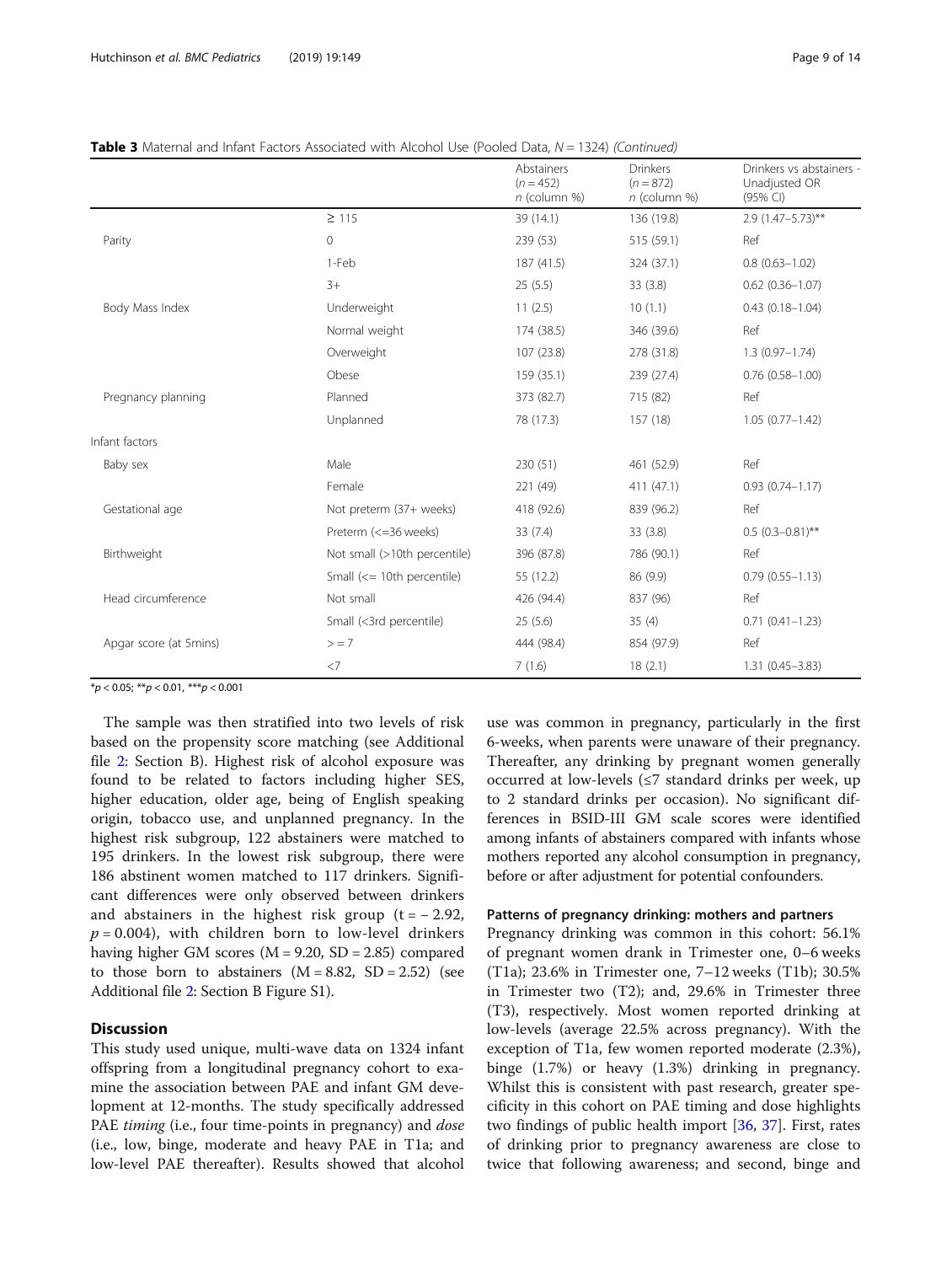|  | . . <u>.</u> |  |
|--|--------------|--|
|  |              |  |
|  |              |  |
|  |              |  |

<span id="page-9-0"></span>Table 4 Regression Results For Maternal Alcohol Use and Infant Gross Motor Outcomes (Pooled Data, N = 1324)

|                                                                  | Unadjusted                 | Adjusted for                         | Adjusted for                         | Adjusted for                         | Adjusted for                                  |
|------------------------------------------------------------------|----------------------------|--------------------------------------|--------------------------------------|--------------------------------------|-----------------------------------------------|
|                                                                  | $b$ (95%CI)                | maternal <sup>a</sup><br>$b$ (95%CI) | maternal <sup>b</sup><br>$b$ (95%CI) | maternal <sup>c</sup><br>$b$ (95%CI) | maternal + infant <sup>d</sup><br>$b$ (95%CI) |
| Trimester 1a (first 6 weeks) ( $n = 1324$ )                      |                            |                                      |                                      |                                      |                                               |
| Abstinent                                                        | Ref                        | Ref                                  | Ref                                  | Ref                                  | Ref                                           |
| Low (≤7 drinks per week, up<br>to 2 per occasion)                | $-0.29$ $(-0.68 - 0.11)$   | $-0.35$ $(-0.75 - 0.05)$             | $-0.35$ ( $-0.74-0.05$ )             | $-0.37$ $(-0.78 - 0.03)$             | $-0.39$ $(-0.79 - 0.01)$                      |
| Moderate (≤7 drinks per week,<br>$>$ 2 to $\leq$ 4 per occasion) | $-0.49(-1.24-0.27)$        | $-0.64$ ( $-1.39-0.12$ )             | $-0.63$ (-1.39-0.12)                 | $-0.62(-1.38-0.14)$                  | $-0.66(-1.42-0.1)$                            |
| Binge (≤7 drinks per week,<br>> 4 per occasion)                  | $-0.23$ ( $-0.66 - 0.19$ ) | $-0.32$ ( $-0.75-0.12$ )             | $-0.31$ ( $-0.75-0.13$ )             | $-0.29$ ( $-0.74-0.15$ )             | $-0.3$ ( $-0.74-0.15$ )                       |
| Heavy (> 7 drinks per week,<br>weekly or more)                   | $0.02$ ( $-0.44 - 0.48$ )  | $-0.04$ ( $-0.5-0.42$ )              | $-0.02$ ( $-0.5-0.45$ )              | $-0.02$ ( $-0.5-0.46$ )              | $-0.06$ ( $-0.54-0.42$ )                      |
| Trimester $1b^*$ (second 6 weeks) ( $n = 1227$ )                 |                            |                                      |                                      |                                      |                                               |
| Abstinent                                                        | Ref                        | Ref                                  | Ref                                  | Ref                                  | Ref                                           |
| Low (≤7 drinks per week, up<br>to 2 per occasion)                | $-0.23$ ( $-0.63-0.17$ )   | $-0.31$ $(-0.71 - 0.09)$             | $-0.3$ ( $-0.71-0.1$ )               | $-0.31$ $(-0.72-0.1)$                | $-0.32$ ( $-0.73-0.09$ )                      |
| Trimester $2^*$ (n = 1259)                                       |                            |                                      |                                      |                                      |                                               |
| Abstinent                                                        | Ref                        | Ref                                  | Ref                                  | Ref                                  | Ref                                           |
| Low (≤7 drinks per week, up<br>to 2 per occasion)                | $-0.02$ ( $-0.35-0.32$ )   | $0.03$ ( $-0.32 - 0.37$ )            | $0.03$ ( $-0.32 - 0.38$ )            | $0.02$ ( $-0.33 - 0.37$ )            | $-0.01$ ( $-0.36 - 0.34$ )                    |
| Trimester $3* (n = 1270)$                                        |                            |                                      |                                      |                                      |                                               |
| Abstinent                                                        | Ref                        | Ref                                  | Ref                                  | Ref                                  | Ref                                           |
| Low (≤7 drinks per week, up<br>to 2 per occasion)                | $-0.12$ ( $-0.46 - 0.21$ ) | $-0.03$ ( $-0.37-0.31$ )             | $-0.03$ ( $-0.38-0.31$ )             | $-0.04$ ( $-0.4-0.31$ )              | $-0.08$ ( $-0.43-0.28$ )                      |

Note: Standard drink = 10 g of alcohol. \*Moderate, Binge and Heavy categories were not assessed after T1a due to infrequent reporting of these drinking patterns in the sample

a<br>Adjusted for Mother-related background variables (Age at birth, Education, SEIFA, State of residence, Country of birth, Single parent household, Aboriginal and Torres Strait Islander status, Native language)

b Adjusted for Mother-related background variables + Substance use variables (Pregnancy smoked, Pregnancy illicit drugs)

c Adjusted for Mother-related background variables + Physical and psychological variables (Pregnancy Anxiety, IQ, Parity, BMI)

<sup>d</sup>Adjusted for all previous Mother-related variables + Infant-related variables (Gestational age)

heavy drinking both occur at high rates within the pre-awareness period: 15.9 and 14.0%, respectively. Taken together, the very earliest period of pregnancy may be one of greatest risk of exposure to alcohol.

## Characteristics of women drinking in pregnancy and their partners

Consistent with past research, pregnant women who consumed alcohol differed on socio-demographic characteristics compared to abstainers [[36](#page-13-0), [37\]](#page-13-0). Specifically, they were more likely to be older, tertiary educated, have moderate to high SEIFA scores (reflective of socio-economic advantage), be born in Australia or another English speaking country, and less likely to live in a multiple parent household. Other factors associated with pregnancy drinking included: smoking in pregnancy; reduced anxiety; higher estimated IQ; and lower odds of obesity. These results suggest pregnancy drinking is common among women from more affluent socio-demographic backgrounds, and among specific at-risk groups such as

women who smoke cigarettes. Targeting these populations may result in more effective preventive intervention for pregnancy drinking.

With respect to partners, our results are consistent with the limited extant literature [[38](#page-13-0), [39\]](#page-13-0). Specifically, partners of pregnant women who drink were more likely to be from advantaged socio-economic backgrounds (higher SEIFA scores and educational attainment), and to also drink alcohol and smoke tobacco. These characteristics may affect offspring development via their influence within the familial environment (i.e., partner drinking increases the risk for maternal drinking) [\[40\]](#page-13-0). Few studies have accounted for these potential influences when examining associations between PAE and offspring development [\[38\]](#page-13-0).

## PAE and infant GM development

The third aim was to determine whether GM development was impaired among infants exposed to PAE compared with infant offspring of abstainers. Potential background socio-demographic confounders were included in the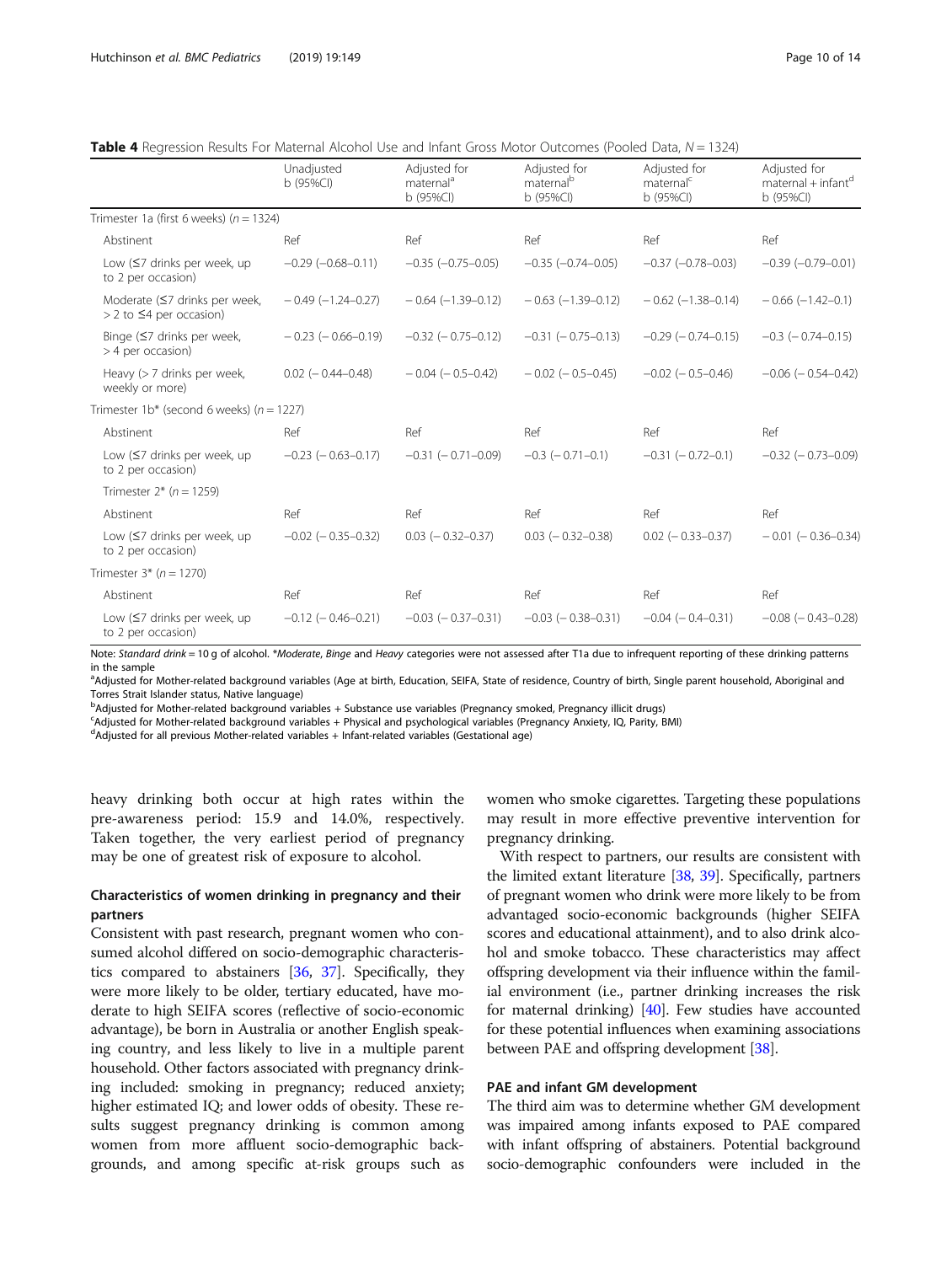<span id="page-10-0"></span>**Table 5** Marginal means for maternal alcohol use and infant gross motor outcomes (pooled data,  $N = 1324$ )

|                                                                  | Unadjusted<br>M (95%CI) | Adjusted for<br>maternal <sup>a</sup><br>M (95%CI) | Adjusted for<br>maternal <sup>b</sup><br>M (95%CI) | Adjusted for<br>maternal <sup>c</sup><br>M (95%CI) | Adjusted for<br>$material + infantd$<br>M (95%CI) |
|------------------------------------------------------------------|-------------------------|----------------------------------------------------|----------------------------------------------------|----------------------------------------------------|---------------------------------------------------|
| Trimester 1a (first 6 weeks) ( $n = 1324$ )                      |                         |                                                    |                                                    |                                                    |                                                   |
| Abstinent                                                        | 9.31 (9.08-9.54)        | $9.35(9.12 - 9.59)$                                | $9.35(9.11 - 9.59)$                                | $9.35(9.11 - 9.59)$                                | $9.36(9.12 - 9.6)$                                |
| Low (≤7 drinks per week, up<br>to 2 per occasion)                | $9.02(8.71 - 9.34)$     | $9(8.69 - 9.32)$                                   | $9(8.69 - 9.32)$                                   | 8.98 (8.66-9.29)                                   | 8.98 (8.66-9.29)                                  |
| Moderate (≤7 drinks per week,<br>$>$ 2 to $\leq$ 4 per occasion) | $8.82(8.11 - 9.54)$     | $8.72(8.01 - 9.43)$                                | $8.72(8-9.43)$                                     | 8.73 (8.02-9.45)                                   | 8.71 (7.99-9.43)                                  |
| Binge ( $\leq$ 7 drinks per week, ><br>4 per occasion)           | $9.08(8.72 - 9.44)$     | $9.04(8.68 - 9.4)$                                 | $9.04(8.68 - 9.4)$                                 | $9.06(8.7 - 9.42)$                                 | $9.07(8.7-9.43)$                                  |
| Heavy (> 7 drinks per week,<br>weekly or more)                   | 9.33 (8.94-9.72)        | $9.31(8.92 - 9.7)$                                 | 9.33 (8.93-9.72)                                   | 9.33 (8.93-9.73)                                   | $9.31(8.91 - 9.71)$                               |
| Trimester $1b^*$ (second 6 weeks) ( $n = 1227$ )                 |                         |                                                    |                                                    |                                                    |                                                   |
| Abstinent                                                        | $9.23(9.06 - 9.4)$      | $9.24(9.07 - 9.41)$                                | 9.24 (9.07-9.41)                                   | 9.24 (9.07-9.41)                                   | $9.25(9.08 - 9.42)$                               |
| Low (≤7 drinks per week, up<br>to 2 per occasion)                | $9(8.64 - 9.35)$        | 8.93 (8.58-9.29)                                   | 8.94 (8.58-9.3)                                    | 8.93 (8.57-9.3)                                    | 8.92 (8.56-9.29)                                  |
| Trimester $2^*$ (n = 1259)                                       |                         |                                                    |                                                    |                                                    |                                                   |
| Abstinent                                                        | 9.16 (8.99-9.33)        | 9.15 (8.98-9.32)                                   | 9.15 (8.97-9.32)                                   | 9.15 (8.98-9.33)                                   | $9.16(8.98 - 9.33)$                               |
| Low (≤7 drinks per week, up<br>to 2 per occasion)                | $9.15(8.86 - 9.43)$     | 9.18 (8.89-9.47)                                   | 9.18 (8.89-9.47)                                   | $9.17(8.87 - 9.46)$                                | $9.15(8.86 - 9.44)$                               |
| Trimester $3* (n = 1270)$                                        |                         |                                                    |                                                    |                                                    |                                                   |
| Abstinent                                                        | 9.22 (9.04-9.39)        | 9.19 (9.02-9.37)                                   | 9.19 (9.02-9.37)                                   | $9.2(9.02 - 9.37)$                                 | 9.21 (9.03-9.38)                                  |
| Low (≤7 drinks per week, up<br>to 2 per occasion)                | $9.09(8.81 - 9.38)$     | $9.16(8.87 - 9.45)$                                | $9.16(8.87 - 9.45)$                                | $9.15(8.86 - 9.45)$                                | $9.13(8.83 - 9.43)$                               |

Note: Standard drink = 10 g of alcohol. \*Moderate, Binge and Heavy categories were not assessed after T1a due to infrequent reporting of these drinking patterns in the sample

a<br>Adjusted for Mother-related background variables (Age at birth, Education, SEIFA, State of residence, Country of birth, Single parent household, Aboriginal and Torres Strait Islander status, Native language)

b Adjusted for Mother-related background variables + Substance use variables (Pregnancy smoked, Pregnancy illicit drugs)

c Adjusted for Mother-related background variables + Physical and psychological variables (Pregnancy Anxiety, IQ, Parity, BMI)

<sup>d</sup>Adjusted for all previous Mother-related variables + Infant-related variables (Gestational age)

adjusted analyses, along with other potential confounders (maternal substance use, physical and psychological factors; infant factors) associated with PAE exposure in the univariate analyses. Finally, to account for the potential role of partner factors in determining infant outcomes, we re-ran the models in a sub-set of the sample for whom partner data were available. We found no evidence to suggest that low PAE was associated with measurable impairments in infant GM development at 12-months. Moreover, at T1a (0–6 weeks), prior to pregnancy awareness for most women, neither moderate, binge nor heavy drinking predicted measurable GM impairment. In all models, and at all levels of adjustment, the pattern of results remained unchanged.

With regard to low-level exposure, the results are consistent with a small number of existing studies showing GM impairment was not linked to low PAE [\[20](#page-12-0), [21](#page-12-0)]. There are a number of plausible explanations for this finding. First, that low PAE does not have a deleterious effect on early GM development. Alternatively, if harm does occur, the effects are likely to be very small. Our current measurement instruments, even though goldstandard, may not be sufficiently sensitive to detect such small GM deficits. Finally, it is well documented that infant development may fluctuate during infancy [[41\]](#page-13-0). If low PAE does have harmful effects on GM development, these effects may be more readily detected in childhood as GM skills stabilise.

Importantly, when the sample was stratified by propensity score, the relationship between alcohol exposure and GM outcome was different relative to women's baseline characteristics. In the highest risk subgroup, significant differences were observed between low-level drinkers and abstainers, with children born to low-level drinkers having higher GM scores compared to those born to abstainers. Consistent with other epidemio-logical findings [[35\]](#page-13-0), this result is suggestive of a potential interaction between PAE and other demographic and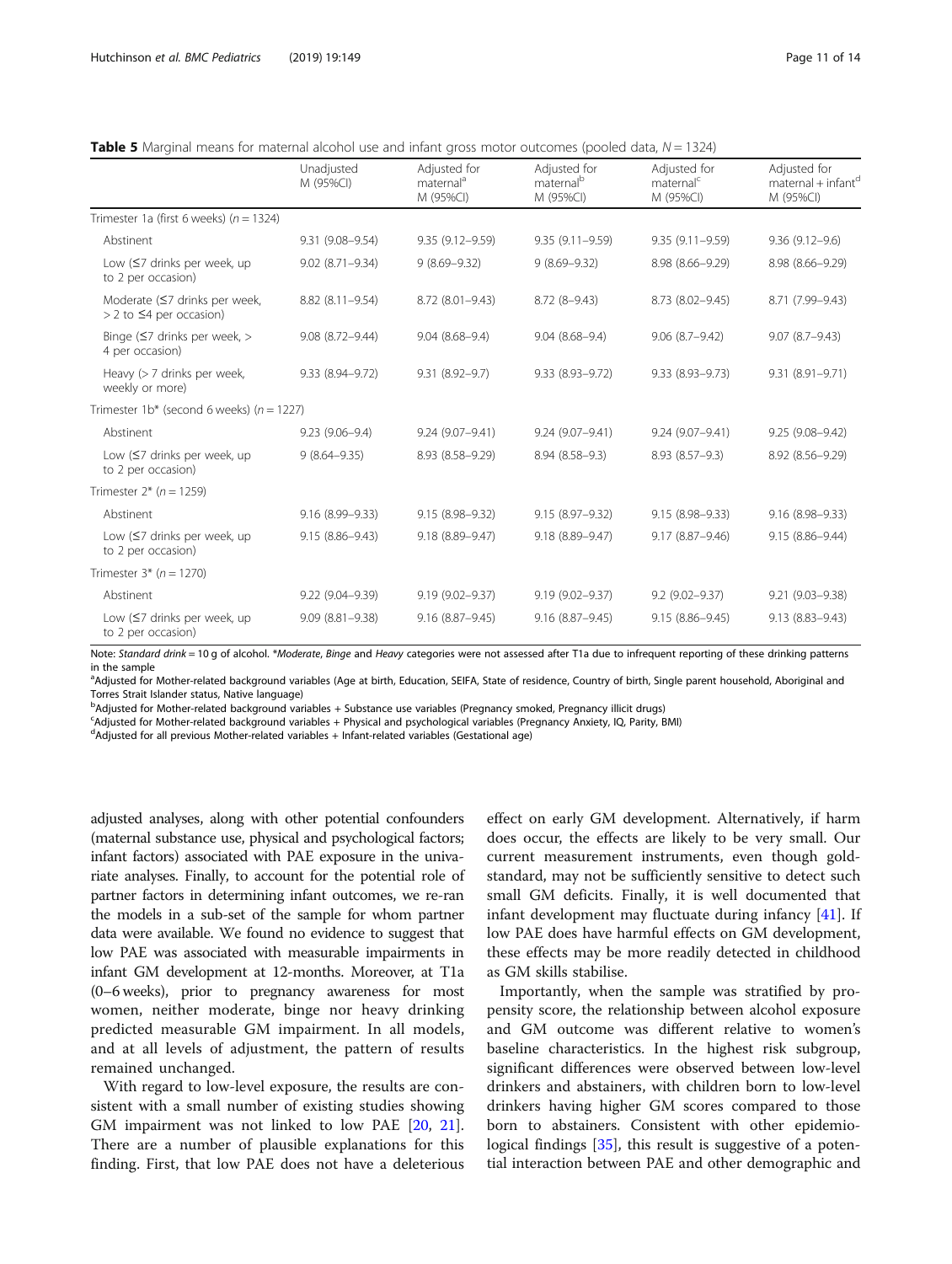<span id="page-11-0"></span>maternal risk factors in relation to offspring development, Further assessment of this interaction is recommended in samples with greater representation of women from low SES and high-risk backgrounds.

The finding that neither binge, moderate nor heavy PAE were linked to poorer GM development is inconsistent with a number of studies [[2\]](#page-12-0). We did not examine potential harms after T1a due to the low frequency of these drinking patterns. It is possible that harmful drinking patterns later in pregnancy or persistent patterns of harmful drinking across the gestational window may be associated with GM impairment. It has been documented that there are sensitive gestational periods where risk for negative outcomes from teratogens may be heightened [[42\]](#page-13-0). Differential impacts (relative to exposure timing) may explain inconsistency in the literature, and why it is difficult to determine a specific threshold at which PAE is harmful or safe for fetal development. Future work with greater representation of moderate, binge and heavy drinking patterns across the gestational period is needed, either through new cohorts with larger samples, targeted samples of moderate to higherrisk drinkers, and/or through potential data pooling/ harmonisation [\[43\]](#page-13-0).

## Limitations

There are a number of limitations. First, women with low SES backgrounds (and their partners) were underrepresented, and those who were included tended to be abstainers rather than drinkers. As such, this study may not have captured low SES and marginalised families, whose children may be most susceptible to harms relating to PAE [[44\]](#page-13-0). When the sample was stratified by propensity score, the relationship between alcohol exposure and GM outcome was different for women with different patterns of baseline characteristics. Results should thus be interpreted with the caveat that associations between alcohol use and GM outcomes may show a different pattern among lower SES or high-risk populations. Targeted recruitment of these disadvantaged families may result in better representation of the effects of heavier PAE patterns across a range of demographics. Obtaining sufficient representation of heavier PAE post-awareness is difficult due to the reduction that occurs in drinking. Data pooling and/or harmonisation of existing cohorts might be one approach to address this issue [\[43\]](#page-13-0). Nevertheless, this study did have good representation of varying PAE within the first six weeks of pregnancy, particularly low PAE from T1a to birth, suggesting that the cohort was well-suited to the assessment of impacts of low PAE. Second, despite the use of the gold-standard, clinically administered BSID-III, GM skills can fluctuate in infancy [[41\]](#page-13-0). Potential PAE effects

not identified in this study may emerge as the cohort offspring develop and their capacities stabilise. Thus, follow-up of the cohort to assess development into childhood is important.

## Conclusion

This large-scale prospective study, with detailed assessment of PAE timing and dose, found no evidence to suggest that low PAE is associated with measurable impairment in infant GM development at 12-months. This result appears consistent with the limited available research [[2\]](#page-12-0). Examination of higher exposure levels found that in T1a, prior to pregnancy awareness, neither moderate, binge, nor heavy PAE were associated with offspring GM impairment. Since most women either ceased or reduced their alcohol consumption following pregnancy awareness, this study was not able to examine the consequences of heavier drinking through pregnancy. We note that the present study focused on one developmental time-point; given the variability in GM development through infancy, it is possible that deleterious effects may be observed later in childhood. Further research is needed to examine potential PAE impacts on GM development through childhood.

## Additional files

[Additional file 1:](https://doi.org/10.1186/s12887-019-1516-5) Section A Table S1. Patterns of alcohol use by partners across pregnancy. **Table S2.** Paternal factors associated with alcohol use by mothers. Table S3. Regression results for maternal alcohol use and infant gross motor outcomes; women with partner in study only. Table S4. Marginal means for maternal alcohol use and infant gross motor outcomes; women with partner in study only. (DOCX 24 kb)

[Additional file 2:](https://doi.org/10.1186/s12887-019-1516-5) Section B Description of propensity score matching analysis. Figure S1. Infant gross motor score in low prenatal alcohol exposure vs. abstinent group, stratified by propensity score. (DOCX 20 kb)

#### Abbreviations

BSID-III: The Bayely Scales of Infant Development, Third edition; GM: Gross motor; PAE: Prenatal alcohol exposure; T1a: Trimester one, 0–6 weeks; T1b: Trimester one, 7–12 weeks; T2: Trimester two, 13–27 weeks; T3: Trimester three, 28+ weeks

#### Acknowledgements

We gratefully acknowledge the NDARC and NDRI research staff and students who assisted with collection of the data, study investigators not included as authors, the hospitals and antenatal clinics for their assistance with recruitment, and the study participants and their families. We also wish to acknowledge the Cannabis Cohorts Research Consortium (CCRC; NHMRC Project Grants: AAP1009381, AAP1064893).

#### Funding

The research was funded by an Australian National Health and Medical Research Council (NHMRC) Project Grant #GNT630517 for \$2,196,179 to Richard P Mattick, Delyse Hutchinson, Steve Allsop, Jake Najman, Elizabeth Elliott, Lucinda Burns, Sue Jacobs, Craig Olsson and Anne Bartu, and was financially supported by the National Drug and Alcohol Research Centre (NDARC), University of New South Wales (UNSW). The cohort is led by the National Drug and Alcohol Research Centre (NDARC) at UNSW Australia, and the Drug Research Institute (NDRI) at Curtin University, in collaboration with Deakin University, Sydney University, the University of Queensland, the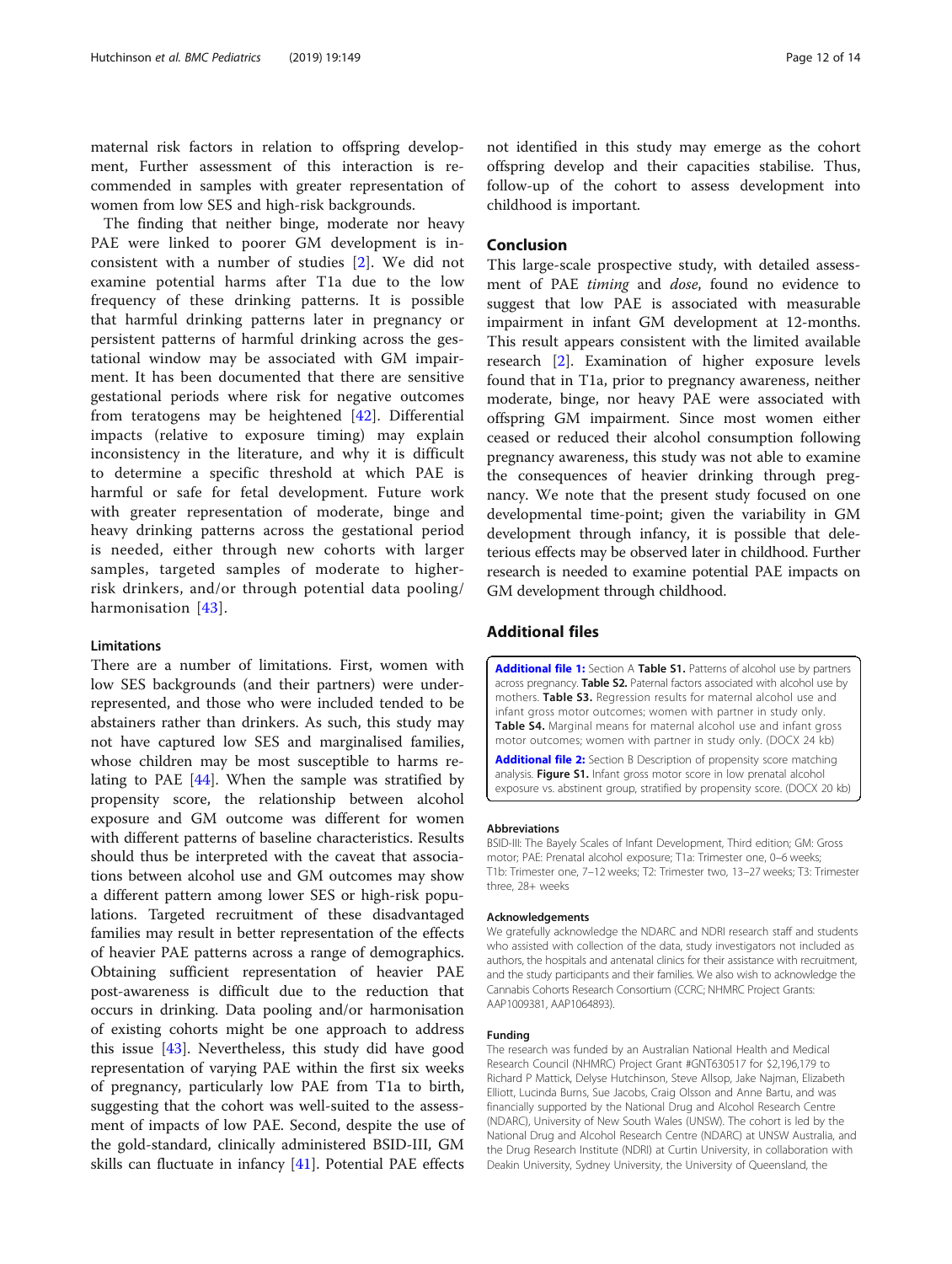<span id="page-12-0"></span>University of Christchurch, and the Murdoch Childrens Research Institute. NDARC and the National Drug Research Institute (NDRI), Curtin University of Technology are funded by the Australian Government under the Substance Misuse Prevention and Service Improvements Grants Fund. The study has also been supported by Australian Rotary Health (ARH; 2012–2013) the Foundation for Alcohol Research and Education (FARE; 2010–2011), and the Financial Markets Foundation for Children (Australia) (2015–2016). Additionally, PhD candidates on the project have been funded through ARH; the NDARC Education Trust (NET) and the Australian Centre for Perinatal Science and NDARC, UNSW. EE is supported by an NHMRC Practitioner Fellowship #1021480; CAO is financially supported by an Australian Research Council Principal Research Fellowship; and, RPM is financially supported by an NHMRC Principal Research Fellowship Award from the NHMRC.

#### Availability of data and materials

The datasets used and/or analysed during the current study are available from the corresponding author on reasonable request.

#### Authors' contributions

DH conceptualised and designed the study, coordinated and supervised data collection, carried out the analyses, contributed to the interpretation of the data, and wrote the manuscript. GY carried out the analyses, and contributed to the interpretation of the data, the write-up of the results and preparation of tables, and revision of the manuscript. CM contributed to the collection of data, data analysis, interpretation of the results, and the writeup and revision of the manuscript. JW supervised data collection, prepared the data for analysis, carried out the analyses, and contributed to the interpretation of the data and revision of the manuscript. SA and LB conceptualised and designed the study, coordinated and supervised data collection, and critically reviewed and revised the manuscript for important intellectual content. JN, EE and SJ conceptualised and designed the study and critically reviewed and revised the manuscript for important intellectual content. IH, LR, HF and ST contributed to the collection of data, and critically reviewed and revised the manuscript for important intellectual content. JR contributed to data management, and critically reviewed and revised the manuscript for important intellectual content. CO contributed to data analysis, interpretation of the results, and critically reviewed and revised the manuscript for important intellectual content. RM conceptualised and designed the study, coordinated and supervised data collection and the preparation of data for analysis, and contributed to the interpretation of the data and revision of the manuscript. All authors approved the final manuscript as submitted and agree to be accountable for all aspects of the work.

#### Ethics approval and consent to participate

Ethics approval was granted by the Sydney South West Area Health Service Human Research Ethics Committee and the University of New South Wales Human Research Ethics Committee (Reference: HC08224; 29/08/2008). Written informed consent was obtained from all participants.

#### Consent for publication

Not applicable.

#### Competing interests

The authors declare that they have no competing interests.

#### Publisher's Note

Springer Nature remains neutral with regard to jurisdictional claims in published maps and institutional affiliations.

#### Author details

<sup>1</sup>National Drug and Alcohol Research Centre, University of New South Wales, Sydney, Australia. <sup>2</sup> Faculty of Health, School of Psychology, Centre for Social and Early Emotional Development, Deakin University, Geelong, Victoria 3125, Australia. <sup>3</sup>Murdoch Children's Research Institute, Centre for Adolescent Health, Royal Children's Hospital, Melbourne, Australia. <sup>4</sup>Department of Paediatrics, University of Melbourne, Royal Children's Hospital, Melbourne, Australia. <sup>5</sup>National Drug Research Institute, Curtin University, Perth, Australia.<br><sup>6</sup>Queensland Alcohol and Drug Perearch and Education Centre and Schools <sup>6</sup>Queensland Alcohol and Drug Research and Education Centre and Schools of Public Health and Social Science, University of Queensland, Brisbane, Australia. <sup>7</sup>Discipline of Child and Adolescent Health, Faculty of Medicine and Health, University of Sydney, Sydney, Australia. <sup>8</sup>Sydney Children's Hospitals

#### Received: 29 August 2017 Accepted: 22 April 2019 Published online: 14 May 2019

#### References

- 1. Bay B, Kesmodel US. Prenatal alcohol exposure a systematic review of the effects on child motor function. Acta Obstet Gynecol Scand. 2011;90:210–26.
- 2. Lucas BR, Latimer J, Pinto RZ, Ferreira ML, Doney R, Lau M, et al. Gross motor deficits in children prenatally exposed to alcohol: a meta-analysis. Pediatrics. 2014;134:e192–209.
- 3. Jones KL, Smith D. Recognition of the fetal alcohol syndrome in early infancy. Lancet. 1973;302:999–1001.
- 4. Jones KL, Streissguth AP. Fetal alcohol syndrome and fetal alcohol spectrum disorders: a brief history. J Psychiatry Law. 2010;38 Winter:373–83.
- Marcus JC. Neurological findings in the fetal alcohol syndrome. Neuropediatrics. 1987;18:158–60.
- 6. Smith DF, Sandor GG, MacLeod PM, Tredwell S, Wood B, Newman DE. Intrinsic defects in the fetal alcohol syndrome: studies on 76 cases from British Columbia and the Yukon territory. Neurobehav Toxicol Teratol. 1981;3:145–52.
- 7. Osborn JA, Harris SR, Weinberg J. Fetal alcohol syndrome: review of the literature with implications for physical therapists. Phys Ther. 1993;73:599–607.
- 8. Jones KL, Hoyme HE, Robinson LK, Del Campo M, Manning MA, Prewitt LM, et al. Fetal alcohol spectrum disorders: extending the range of structural defects. Am J Med Genet Part A. 2010;152:2731–5.
- 9. Autti-Rämö I, Autti T, Korkman M, Kettunen S, Salonen O, Valanne L. MRI findings in children with school problems who had been exposed prenatally to alcohol. Dev Med Child Neurol. 2002;44:98.
- 10. Riley EP, Mattson SN, Sowell ER, Jernigan TL, Sobel DF, Jones KL. Abnormalities of the corpus callosum in children prenatally exposed to alcohol. Alcohol Clin Exp Res. 1995;19:1198–202.
- 11. Mattson SN, Riley EP, Sowell ER, Jernigan TL, Sobel DF, Jones KL. A decrease in the size of the basal ganglia in children with fetal alcohol syndrome. Alcohol Clin Exp Res. 1996;20:1088–93.
- 12. Bookstein FL, Streissguth AP, Sampson PD, Connor PD, Barr HM. Corpus callosum shape and neuropsychological deficits in adult males with heavy fetal alcohol exposure. Neuroimage. 2002;15:233–51.
- 13. Korkman M, Kettunen S, Autti-Ramo I. Neurocognitive impairment in early adolescence following prenatal alcohol exposure of varying duration. Neuropsychol Dev Cogn C Child Neuropsychol. 2003;9:117–28.
- 14. Chaudhuri JD. Myelin degeneration in peripheral nerve in chick embryos following continuous ethanol exposure during early gestational period: a preliminary report. Neuroanatomy. 2006;5:50–5.
- 15. Ramadoss J, Lunde ER, Chen WJA, West JR, Cudd TA. Temporal vulnerability of fetal cerebellar purkinje cells to chronic binge alcohol exposure: ovine model. Alcohol Clin Exp Res. 2007;31:1738–45.
- 16. Miller MW. Exposure to ethanol during gastrulation alters somatosensorymotor cortices and the underlying white matter in the macaque. Cereb Cortex. 2007;17:2961–71.
- 17. Schneider ML, Moore CF, Becker EF. Timing of moderate alcohol exposure during pregnancy and neonatal outcome in rhesus monkeys (Macaca mulatta). Alcohol Clin Exp Res. 2001;25:1238–45.
- 18. Flak AL, Su S, Bertrand J, Denny CH, Kesmodel US, Cogswell ME. The association of mild, moderate, and binge prenatal alcohol exposure and child neuropsychological outcomes: a meta-analysis. Alcohol Clin Exp Res. 2014;38:214–26.
- 19. Gallahue D, Ozmun J, Goodway J. Understanding motor development: infants, children, adolescents, adults. 7th ed. Boston: McGraw-Hill; 2011.
- 20. Bay B, Støvring H, Wimberley T, Denny CH, Mortensen EL, Eriksen HLF, et al. Low to moderate alcohol intake during pregnancy and risk of psychomotor deficits. Alcohol Clin Exp Res. 2012;36:807–14.
- 21. Mattson SN, Riley EP. A review of the neurobehavioral deficits in children with fetal alcohol syndrome or prenatal exposure to alcohol. Alcohol Clin Exp Res. 1998;22:279–94.
- 22. Bayley N, Reuner G. Bayley scales of infant and toddler development: Bayley-III (Vol. 7). San Antonio, USA: Harcourt Assessment, Pearson Psych. Corporation; 2006.